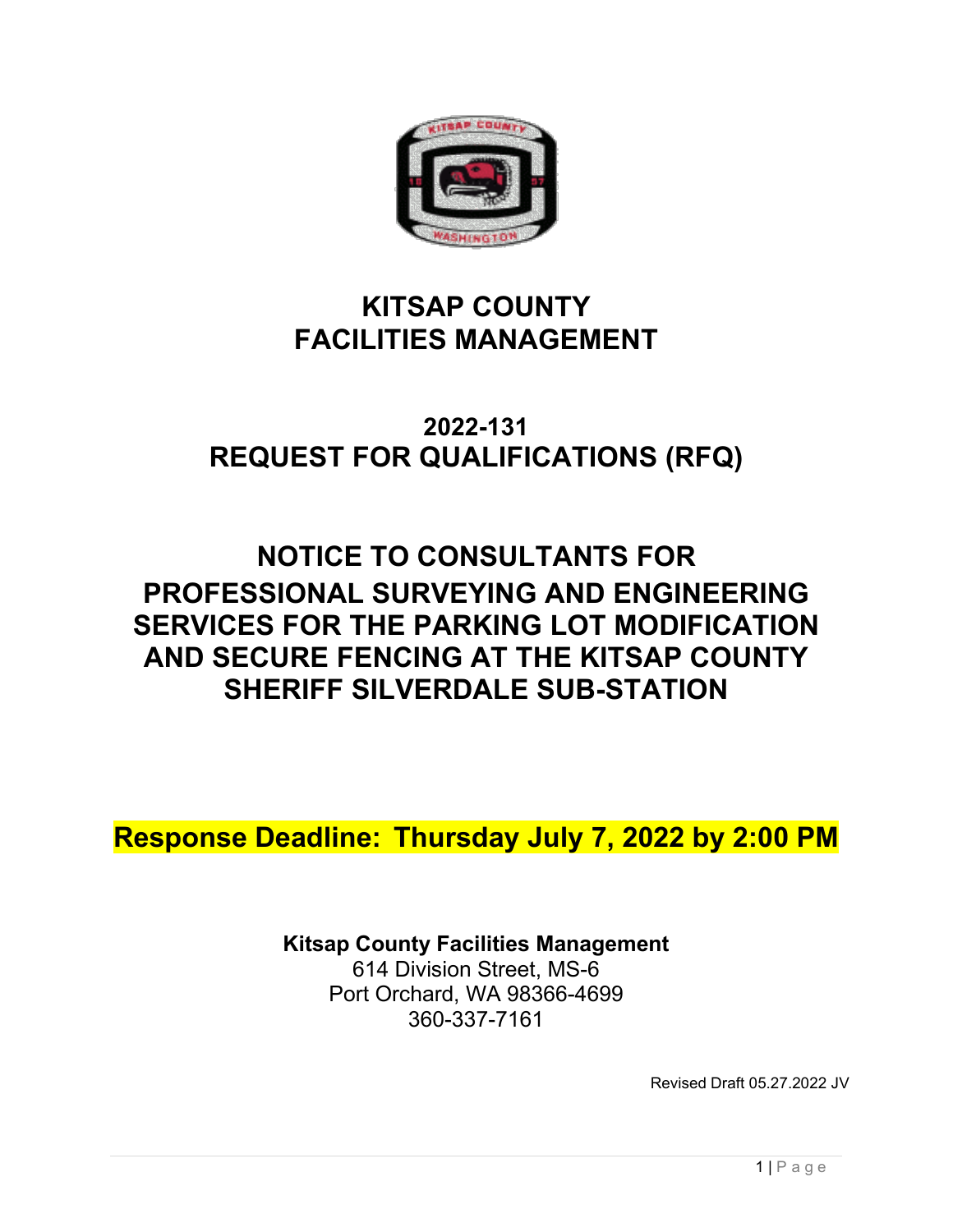# **Table of Contents**

| 1.0 |      |  |
|-----|------|--|
| 2.0 |      |  |
| 3.0 |      |  |
| 4.0 |      |  |
| 5.0 |      |  |
|     | 5.01 |  |
|     | 5.02 |  |
|     | 5.03 |  |
|     | 5.04 |  |
|     | 5.05 |  |
|     | 5.06 |  |
| 6.0 |      |  |
|     | 6.01 |  |
|     | 6.02 |  |
| 7.0 |      |  |
| 8.0 |      |  |
|     |      |  |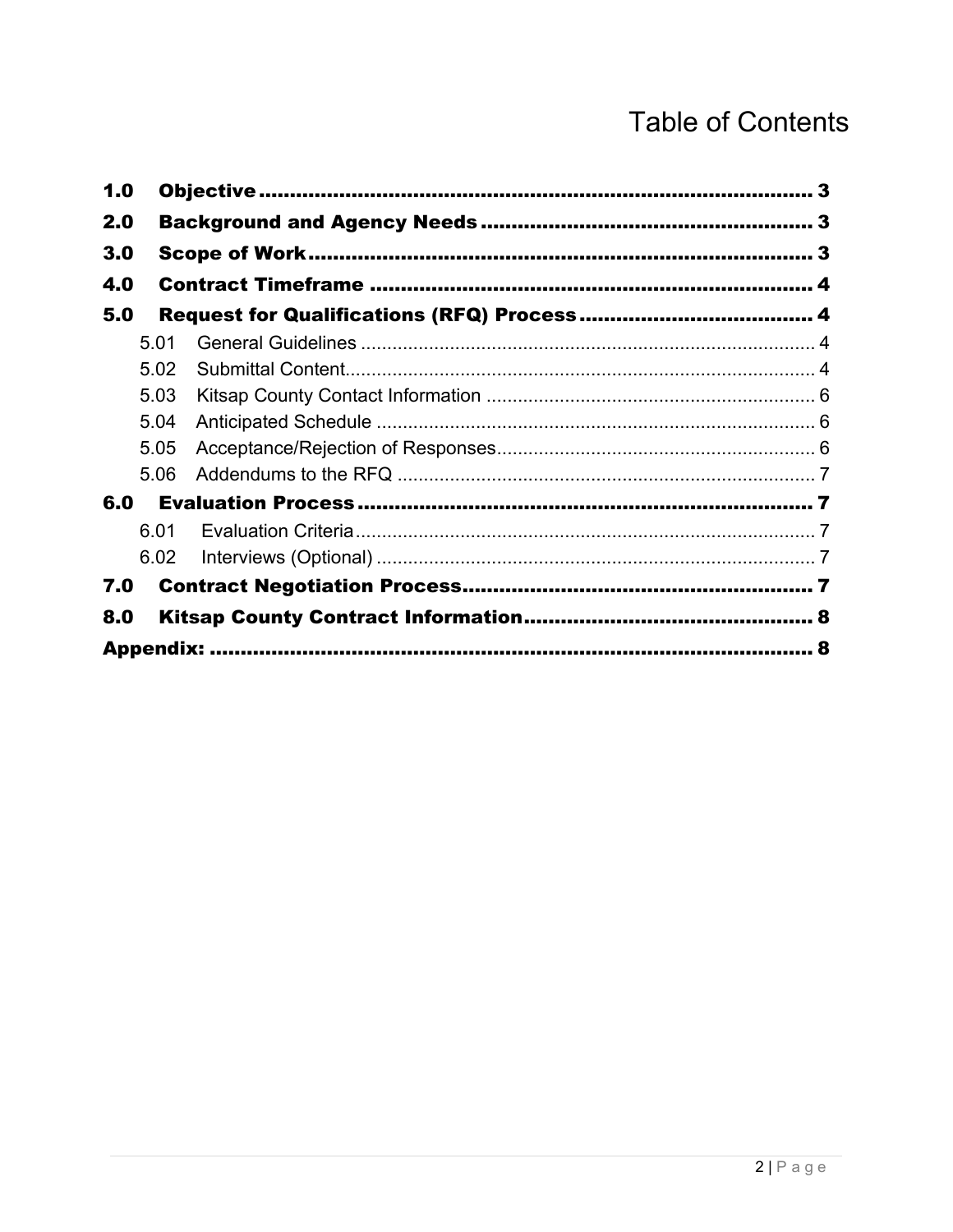## **REQUEST FOR QUALIFICATIONS**

## **Notice to Consultants for Professional Surveying and Engineering Services for the Parking Lot Modification and Secure Fencing at the Kitsap County Sheriff Silverdale Sub-station**

## <span id="page-2-0"></span>1.0 OBJECTIVE

The Kitsap County Facilities Management is soliciting Statements of Qualifications (SOQ) from qualified consultants for the surveying and design of a parking lot modifications and secure fencing for the Kitsap County Sheriff Silverdale Sub-station, 93951 Randall Way NW, Silverdale, WA 98383.

Responsive submitters on this project will have professional surveying, engineering, and project planning experience and demonstrated design experience modifying parking lots and designing secure parking facilities. Utility services onsite include water, power, sewer, natural gas, wifi, internet, and cable for data transmission.

Facilities Management anticipates selecting a consultant that has demonstrated significant experience and expertise in analyzing and modifying parking areas and designing secured parking facilities.

This renovation project is on a tight timeline. Qualified consultants must be able to demonstrate capacity to meet expedited project timeframes.

## <span id="page-2-1"></span>2.0 BACKGROUND AND AGENCY NEEDS

The Kitsap County Sheriff's Office operates an approximately 5,800 square feet sub-station in the Central Kitsap Area that houses a portion of its workforce and associated equipment. Constructed in 1996, the sub-station sits on the westerly section of a 2.58 acre tract of commercial zoned land within the urban core of Silverdale, identified as Assessor's Tax Parcel No. 17250-4-042-2009. The mostly rectangular shaped site fronts the east side of NW Randall Way, the west side of Poplars Avenue NW, and the northwesterly side of Silverdale Way NW. Easterly portion of the property retains remnants site improvements from its prior use as a community center which was demolished.

The project design is anticipated to include, but not limited to, the necessary site improvements and/or modifications required for the installation of approximately 600' (including gates) of 7' tall 9 gage (or better) vinyl coated chain link fencing with 3"x3" mesh, industry standard top rails, line, corner and end posts and privacy slats on entire perimeter (Color of vinyl mesh, privacy slats, posts and gates TBD), two (2) 12' x 7' aluminum cantilever gates with Slide Smart Operators or owner approved (UL 325 compliant) equivalent with keypads, card readers and/or sensors, one (1) each 12'x7' swing gate, and two (2) each 4'x7' walk-in gates. Other improvements to include tree removal, grading/leveling of portions of the site, elimination of line of sight obstructions, additional lighting and security cameras.

## <span id="page-2-2"></span>3.0 SCOPE OF WORK

Facilities Management will receive, evaluate, and select the most qualified responsive bidder from the pool of candidates that submit complete Statements of Qualifications (SOQ). The selected consultant will then develop a detailed scope of work and budget for each phase of the project. Kitsap County's standard Professional Services Agreement (Appendix A), including additional provisions based on state and federal funding requirements, will serve as the master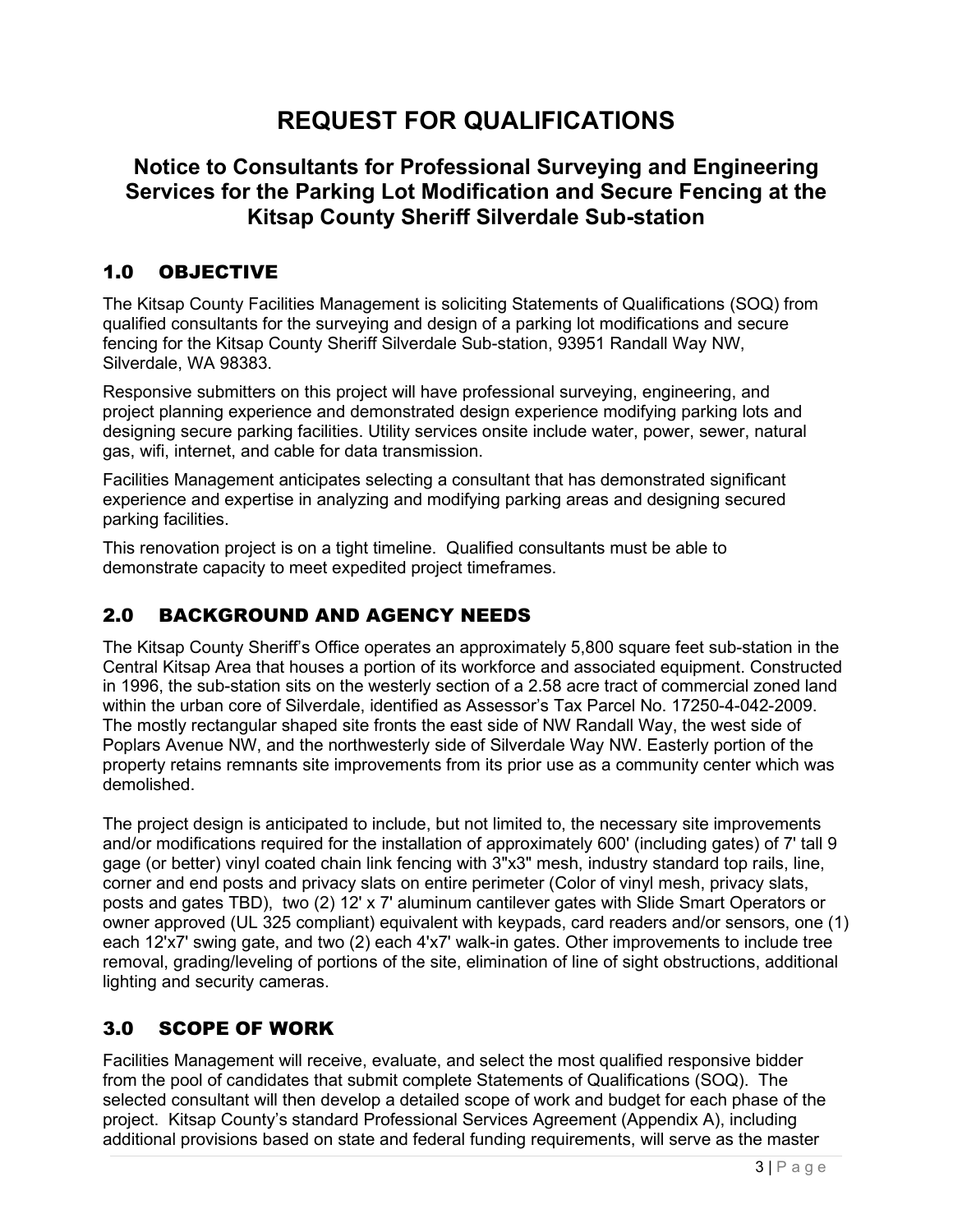contract for all professional services.

Kitsap County will enter into an agreement for professional surveying, engineering, and project planning services with the consultant that best demonstrates the experience and ability to perform services that include but are not limited to:

## • **Project Management**

- $\circ$  Develop design schedule through design completion and acquisition of required permits
- o Develop project scope and budget including schedules of values
- o Accurately manage scope and budget
- o Interface and communicate with County Project Manager and other stakeholders
- **Project Planning**
	- o Review existing site conditions and accumulated project data
	- o Acquire necessary field data for environmental reports
	- o Review building code requirements
- **Project Design**
	- $\circ$  Design must meet all applicable codes and regulations for this type of facility
	- o Final plans and specifications that are comprehensive and bid-ready
	- o Construction cost estimates and project schedule
	- $\circ$  Submit permit applications, including the collection of all documents and data required for any permits and approvals [Land Use, Building, Environmental, L&I]

## <span id="page-3-0"></span>4.0 CONTRACT TIMEFRAME

Kitsap County intends to execute the contract in July of 2022 with a term of one year. At the sole option of Kitsap County, the contract may be extended for six months or for one (1) year intervals.

## <span id="page-3-1"></span>5.0 REQUEST FOR QUALIFICATION (RFQ) PROCESS

Facilities Management intends to identify a consultant that can demonstrate qualifications in all areas identified in this RFQ and has the experience, expertise, and ability to complete project tasks under a tight project schedule and within a limited project budget. Proposers are solely responsible for all costs incurred in the development and submission of the response statement to this RFQ or any other presentations whether in response to this RFQ or to any subsequent requirements of the consultant selection and the contract negotiation process.

## <span id="page-3-2"></span>**5.01 SOQ GENERAL GUIDELINES**

To be considered responsive to this RFQ, the consultant must follow the directions presented in this solicitation and provide all information requested. The SOQ submittal should be organized in a manner that allows the reviewer to evaluate the consultant's qualifications quickly and easily.

SOQ submittal packages must be received **no later than 2:00 PM (PST) on Thursday July 7, 2022.** Proposals received after the response deadline will not be considered. Persons with disabilities may request that this information be prepared and supplied in alternate forms by calling collect to **(360) 337-5777 or TTY (360) 337-5455.**

## <span id="page-3-3"></span>**5.02 SUBMITTAL CONTENT**

The SOQ submittal package is limited to 10 numbered pages  $(8\frac{1}{2}x^2)(1)^n$  and shall be inclusive of resumes/bios, photos, graphics, etc. The cover letter will not be included in the 10-page count.

## **Cover Letter**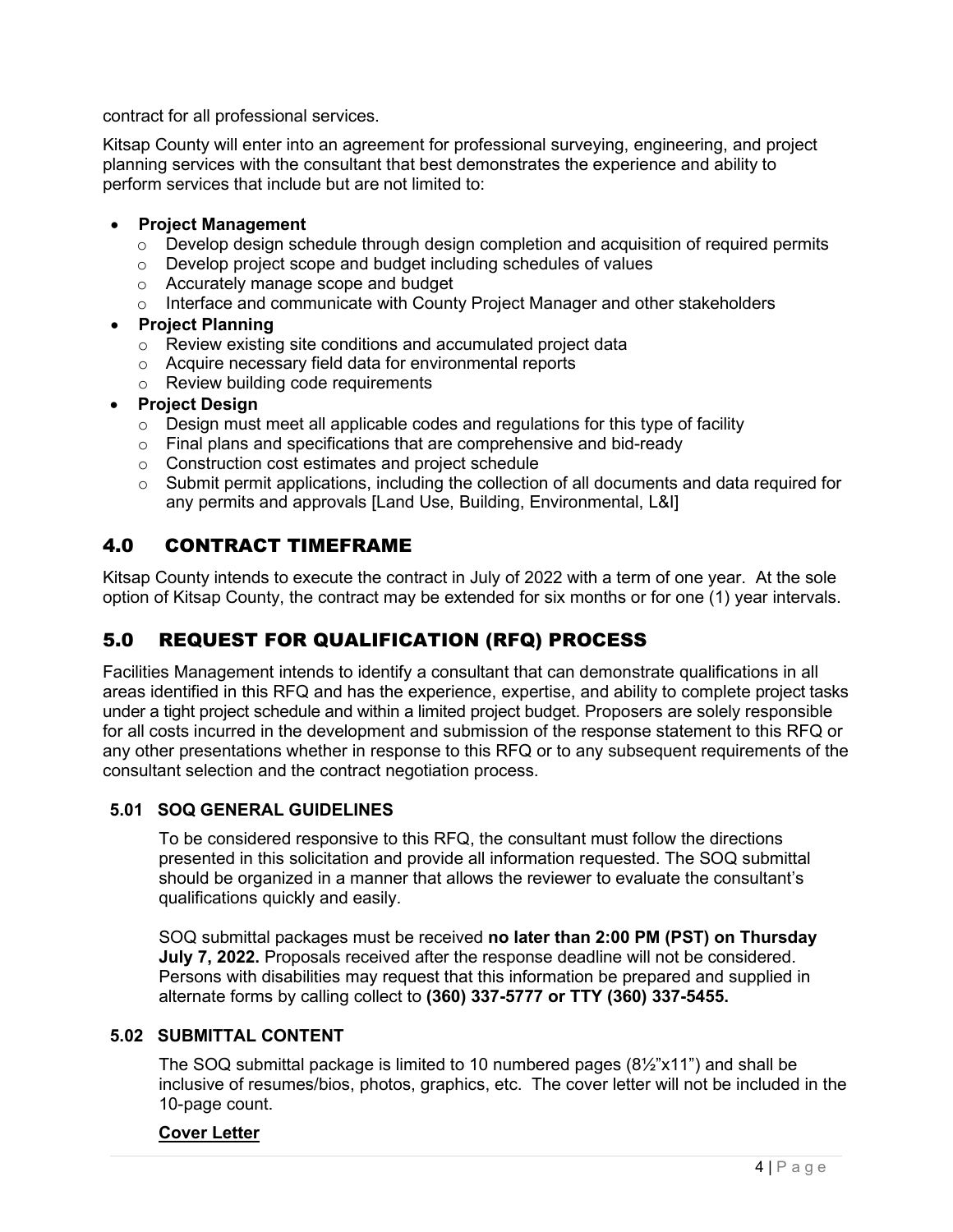The cover letter is limited to one (1) page and shall include:

- The consultant's name and a contact person with name, title, mailing address, e-mail address, and phone number
- The consultant's desire to provide building and site design services
- Name and title of the proposed Project manager (if not the contact person) and his/her/their contact information (mailing address, e-mail address and phone number)
- Complete Exhibit A: Bidders Certification

## **SOQ Submittal**

The consultant must **demonstrate competence and qualifications** related to the services requested, including but not limited to:

#### **A. Consultant Background**

1. General information about the consultant, educational background, professional accomplishments/awards, and any other pertinent information

## **B. Project Organization and Staffing**

- 1. Provide an organization chart showing key proposed team members, experience on similar design projects, and describe their roles and responsibilities. Include professional qualifications and years of experience for each member of the project team, including tenure of employment with the consultant
- 2. Describe the portion of the project that will be performed by subconsultants, if any, and information on their professional qualifications.

#### **C. Description of Related Experience**

- 1. Describe the consultant's experience with parking lot modifications and design of secure fencing. Include at least three examples of completed projects. For each project provide the following information:
	- Full name of client and contact information
	- Name of consultant's Project Manager and personnel who worked on the project with a brief description of responsibilities
	- Planned budget and actual project cost, with information and reason for any overruns
	- **Elements of completed projects that are similar in scope to this project**
	- Summary of consultant's role/responsibilities in overall project
	- Summary of consultant's ability to produce deliverables
- 2. Describe the consultant's familiarity with Kitsap County building and site development codes and permit requirements
- 3. Describe the consultant's ability to deliver the project on schedule

#### **D. Describe your approach to this project**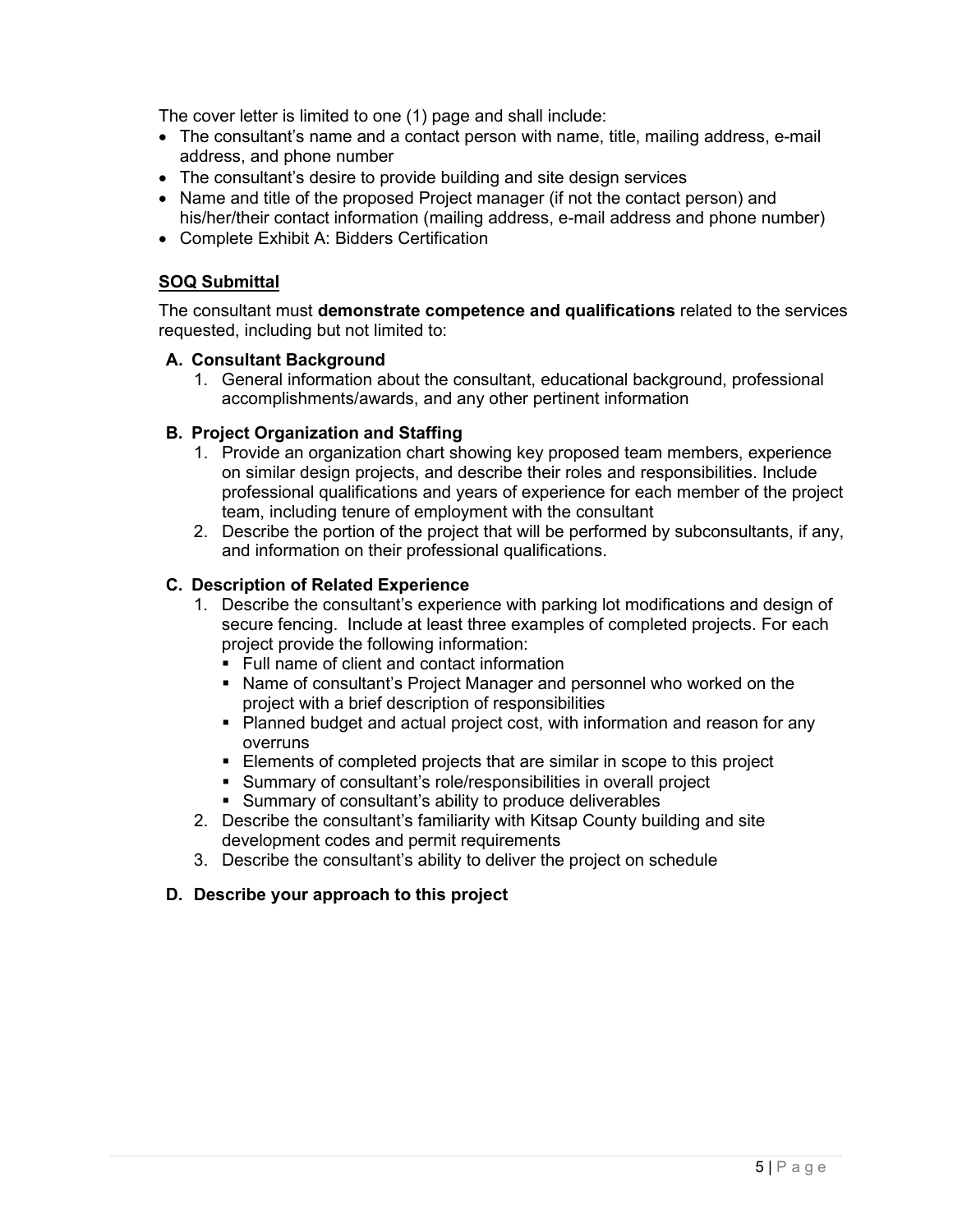## <span id="page-5-0"></span>**5.03 KITSAP COUNTY CONTACT INFORMATION**

## **Statement of Qualifications (SOQ) Submittal**

To be considered as a responsive bidder, submittals must be received by Kitsap County staff **no later than 2:00 PM PST Thursday July 7, 2022.**

Submit SOQ packet to:

| Mail:                             | <b>Courier/Hand Deliver:</b>           |
|-----------------------------------|----------------------------------------|
| Glen S. McNeill                   | Glen S. McNeill, Purchasing Supervisor |
| <b>Purchasing Dept Supervisor</b> | Kitsap County Administration Building  |
| Kitsap County Purchasing Office   | Purchasing Office $-4th$ Floor         |
| 614 Division Street, MS-7         | 619 Division Street                    |
| Port Orchard, WA 98366            | Port Orchard, WA 98366                 |
|                                   |                                        |

Email: Glen S. McNeill: [Gsmcneill@co.kitsap.wa.us](mailto:Gsmcneill@co.kitsap.wa.us)

#### **Project Questions**

Direct specific project questions to: Glen McNeill, Purchasing Supervisor, Email address: [Purchasing@co.kitsap.wa.us](mailto:Purchasing@co.kitsap.wa.us) 

#### <span id="page-5-1"></span>**5.04 ANTICIPATED SCHEDULE**

The following schedule has been established for the submission and evaluation of the SOQ. The selection of the most qualified responsive bidder will be posted on the Kitsap County website and a Letter of Intent will notify the most qualified responsive bidder. This is the tentative RFP schedule and Kitsap County reserves the right to adjust these dates at its sole discretion:

| Publication of RFQ         | Friday June 17th, 2022    |
|----------------------------|---------------------------|
| <b>Final Questions Due</b> | Wednesday June 29th, 2022 |
| <b>Submittals Dues</b>     | Thursday July 7, 2022     |
| Interview Date (Optional)  | Will Schedule             |
| <b>Final Announcement</b>  | July 2022 (Anticipated)   |

## <span id="page-5-2"></span>**5.05 ACCEPTANCE/REJECTION OF RESPONSES**

The County reserves the right and holds at its discretion the following rights and options:

- to waive any or all informalities in any SOQ
- to reject any or all responses
- to issue subsequent requests

This RFQ solicitation does not commit Kitsap County to enter into a contract or proceed with the procurement of the project. Kitsap County assumes no obligations, responsibilities, and liabilities, fiscal or otherwise, to reimburse all or part of the costs incurred by the parties responding to this RFQ. All such costs shall be borne by each consultant submitting a response.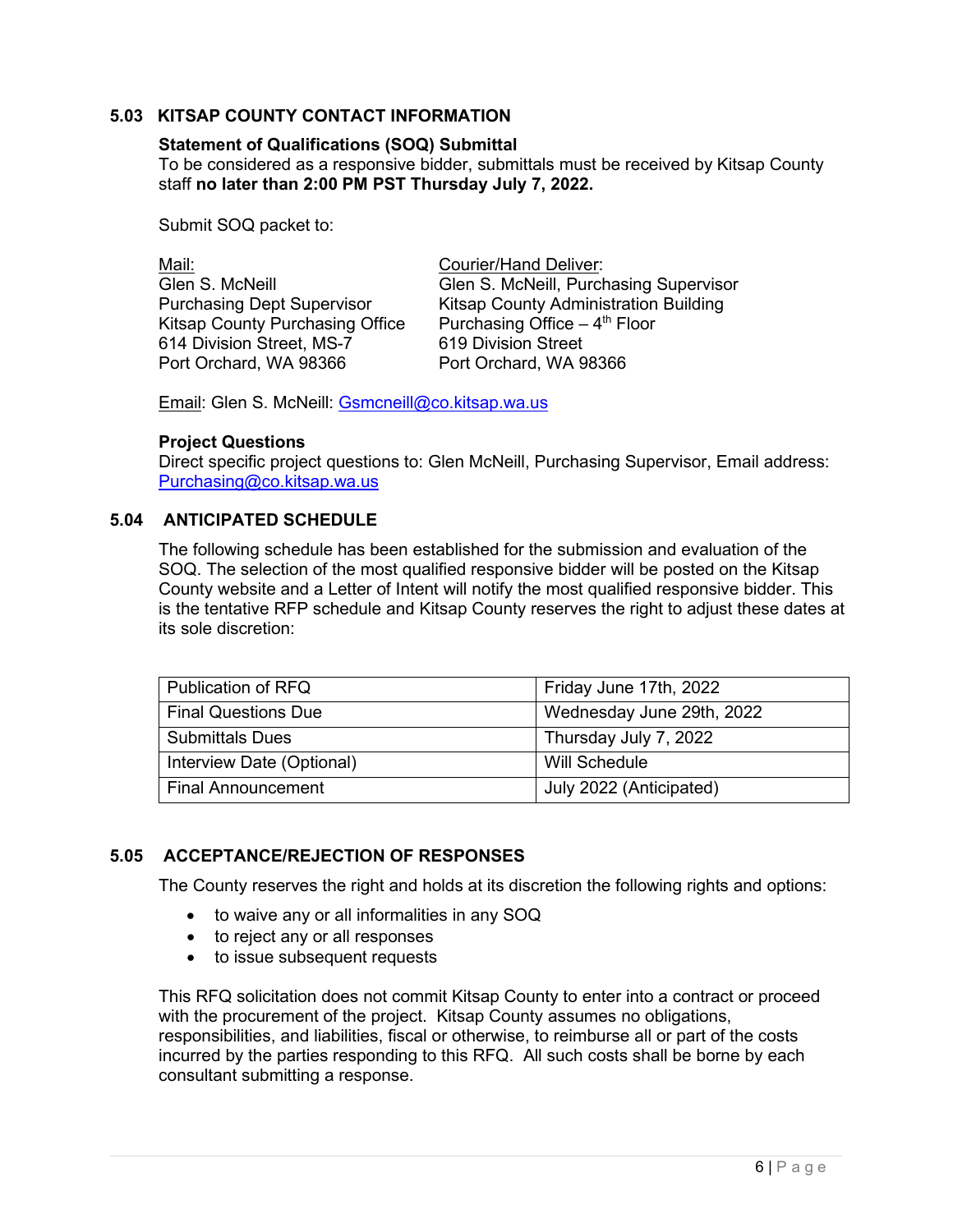## <span id="page-6-0"></span>**5.06 ADDENDUMS TO THE RFQ**

Any revisions, updates, or clarifications of the RFQ will be posted on the Kitsap County webpage at: [https://www.kitsapgov.com/das/Pages/Online-Bids.aspx.](https://www.kitsapgov.com/das/Pages/Online-Bids.aspx) Interested parties are encouraged to subscribe to updates or register as provided for on the Kitsap County webpage.

## <span id="page-6-1"></span>6.0 EVALUATION PROCESS

A team of Kitsap County staff will evaluate the SOQs according to predetermined evaluation criteria. At the discretion of the evaluation team, interviews are optional and may be conducted. A final score will be a combination of the SOQ and interview scores.

## <span id="page-6-2"></span>**6.01 EVALUATION CRITERIA**

The SOQs will utilize an evaluation form (Appendix B) and consultants will be evaluated and ranked based on the criteria listed below. Maximum number of points achievable is 100.

- A. Consultant Background, Experience, and Expertise Maximum 50 points
	- a. Qualifications of Project Manager and team [25 points]
		- Applicable qualifications and relevant experience of each team member
		- Exhibits competence through past performance on similar public projects
	- b. Understanding of Project Deliverables [25 points]
		- Clear understanding of objectives and technical requirements
		- Intent to allocate sufficient resources, subconsultants
		- Unique and advantageous ideas and approaches to successfully complete projects
- B. Project Timeline and Budget Maximum 30 points
	- a. Timeline [15 points]
		- Demonstrate ability to develop, monitor, and meet project timelines
	- b. Budget [15 points]
		- Demonstrate ability to manage project budgets
		- Demonstrate ability to manage costs and capitalize on cost savings
- C. Clarity of Proposal Maximum 20 points
	- a. Organization of materials submitted
	- b. Quality and content of information and supporting documentation
	- c. Responsiveness to all aspects of the RFQ

## <span id="page-6-3"></span>**6.02 INTERVIEWS (OPTIONAL)**

Following evaluation of the SOQs, the highest-ranking firms may be invited to participate in an interview process. The Project Manager may schedule interviews with the contact person provided in the SOQ. Additional interview information shall be provided at the time of the invitation. The intent of interviews is to help clarify and verify information provided in the SOQ and to give the County's evaluation team an opportunity to learn more about the consultant's relevant experience and expertise.

## <span id="page-6-4"></span>7.0 CONTRACT NEGOTIATION PROCESS

Negotiation of the Scope of Work and Budget for each task order will be completed on an asneeded basis.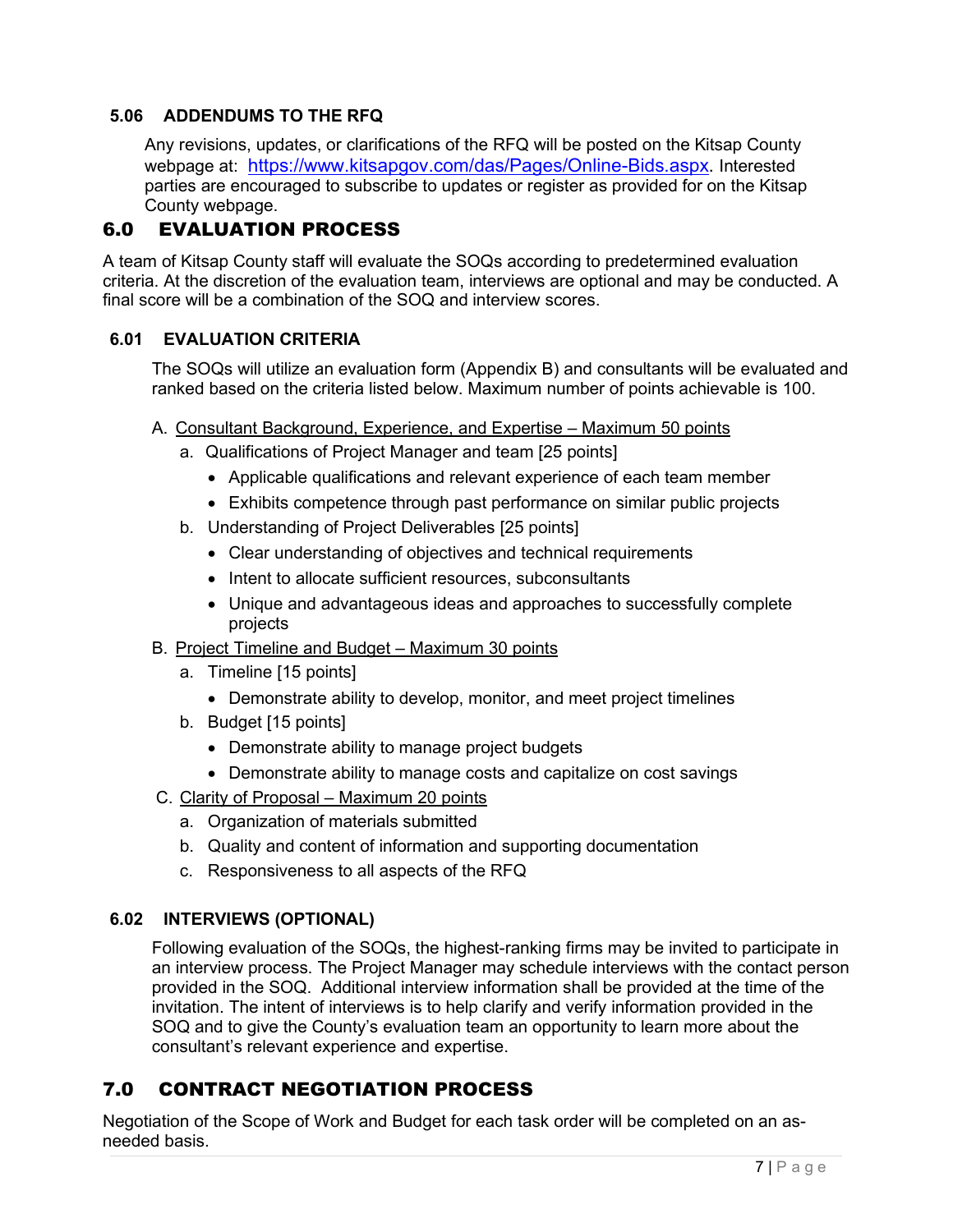## <span id="page-7-0"></span>8.0 KITSAP COUNTY CONTRACT INFORMATION

- 1) Persons with disabilities may request this information be prepared and supplied in alternate forms by calling 360-337-5777.
- 2) Equal Opportunity/Affirmative Action: Owner is an equal opportunity and affirmative action employer. Small and Minority-owned businesses, women-owned businesses, and labor surplus area firms are encouraged to submit bids.
- 3) Davis Bacon Works Requirements (if applicable): This project is required to meet Federal Labor Standards Provisions Davis Bacon wage laws as explained in HUD form 4010. All work performed on the project will be subject to the approved wage determination rates in bid documents.

**The Kitsap County Board of Commissioners, in accordance with the provisions of Title VI of the Civil Rights Act of 1964 (78 Stat. 252, 42 U.S.C. 2000d to 2000d-4) and the Regulations, hereby notifies all bidders that it will affirmatively ensure that in any contract entered into pursuant to this advertisement, disadvantaged business enterprises will be afforded full and fair opportunity to submit bids in response to this invitation and will not be discriminated against on the grounds of race, color, or national origin in consideration for an award.**

## <span id="page-7-1"></span>APPENDIX:

Exhibit A: Bidders Certification

Exhibit B: SOQ Evaluation Form

Exhibit C: Kitsap County's standard Professional Services Agreement (Sample)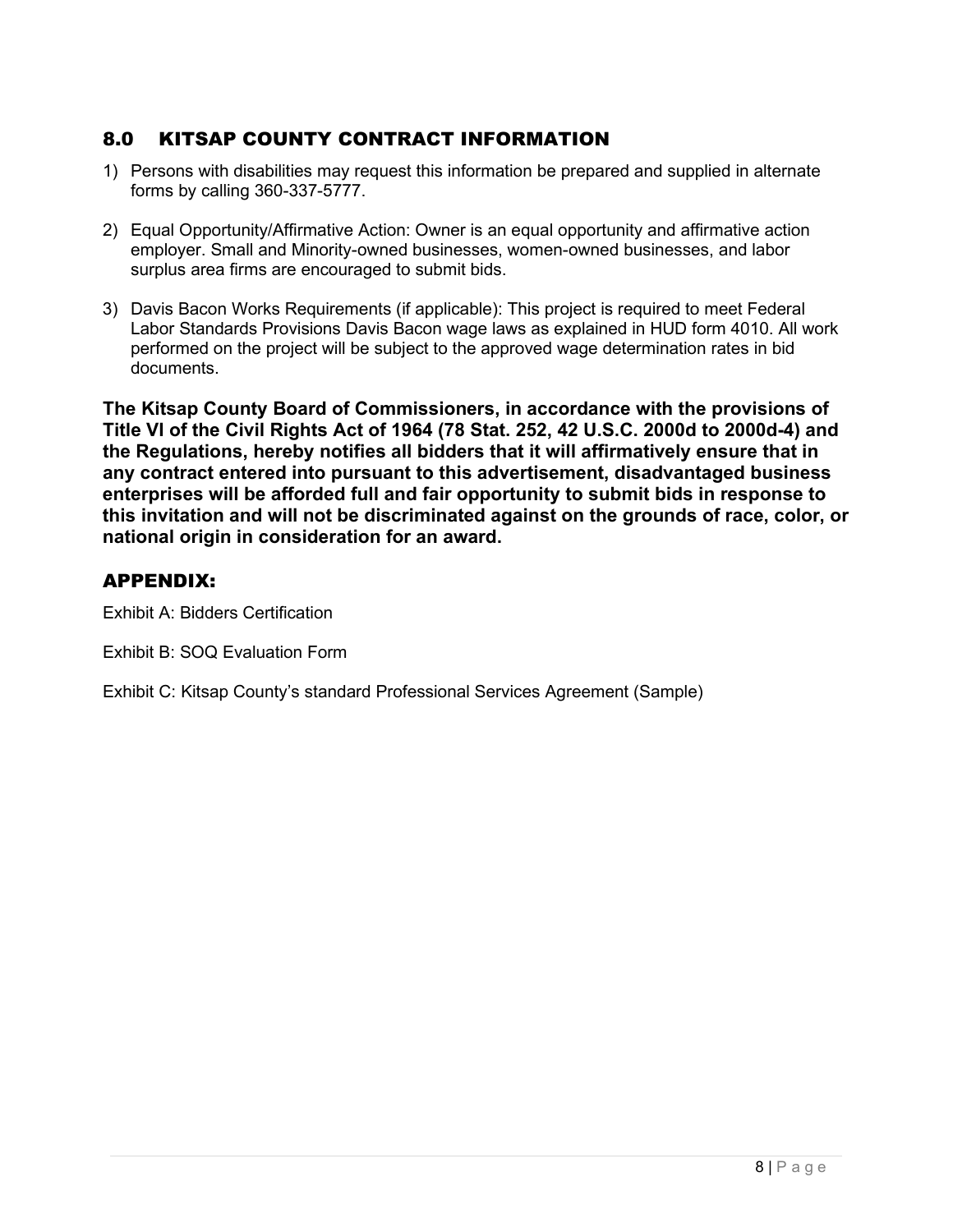| <b>TSAP COUNTY</b> |
|--------------------|
|                    |
|                    |
| <b>WASHINGTON</b>  |

## **EXHIBIT A BIDDER CERTIFICATION**

**Purchasing Department** 619 Division St., MS-7 Port Orchard, WA 98366 Phone: (360) 337-4789 Purchasing@co.kitsap.wa.us

All information requested below must be provided. Failure to properly complete, sign and return this Bidder's Certification form may cause the bid to the rejected. Bidder, through the duly authorized undersigned representative ("Representative") makes this certification as a required element of submitting a responsive bid. Bidder certifies, to the best of its knowledge and belief, that the following are true, complete, correct, and made in good faith:

| <b>BIDDER AND REPRESENTATIVE INFORMATION</b> |                                                                                                                                                                              |                    |                         |
|----------------------------------------------|------------------------------------------------------------------------------------------------------------------------------------------------------------------------------|--------------------|-------------------------|
| Legal Name of Bidder:                        |                                                                                                                                                                              |                    |                         |
| (Provide full legal name)                    |                                                                                                                                                                              |                    |                         |
| <b>Bidder's Trade Names</b>                  |                                                                                                                                                                              |                    |                         |
| <b>Bidder's Street Address:</b>              |                                                                                                                                                                              |                    |                         |
| <b>Bidder's Website</b>                      |                                                                                                                                                                              |                    |                         |
| <b>Bidder Organization Type:</b>             | Corporation:                                                                                                                                                                 | Domestic<br>$\Box$ | Foreign<br>П            |
| (Check applicable box)                       | <b>Limited Liability</b><br>Company (LLC):                                                                                                                                   | Domestic<br>П      | Foreign<br>$\mathsf{L}$ |
|                                              | Partnership:                                                                                                                                                                 | $\Box$ Domestic    | Foreign<br>$\Box$       |
|                                              | Sole Proprietorship:                                                                                                                                                         | □                  |                         |
| State and Date of<br>Formation:              | Identify the state where the corporation, LLC, or partnership is<br>formed – e.g., 'Washington' if domestic and the name of the state if<br>'Foreign' (i.e., not Washington) |                    |                         |
| Federal Tax ID No.                           |                                                                                                                                                                              |                    |                         |
| Washington State UBI No.                     |                                                                                                                                                                              |                    |                         |
| <b>State Industrial Acct ID</b><br>No.       |                                                                                                                                                                              |                    |                         |
| Name/Title of Bidder's<br>Representative:    |                                                                                                                                                                              |                    |                         |
| Representative's Address:                    |                                                                                                                                                                              |                    |                         |
| <b>Representatives Phone</b><br><b>Nos</b>   |                                                                                                                                                                              |                    |                         |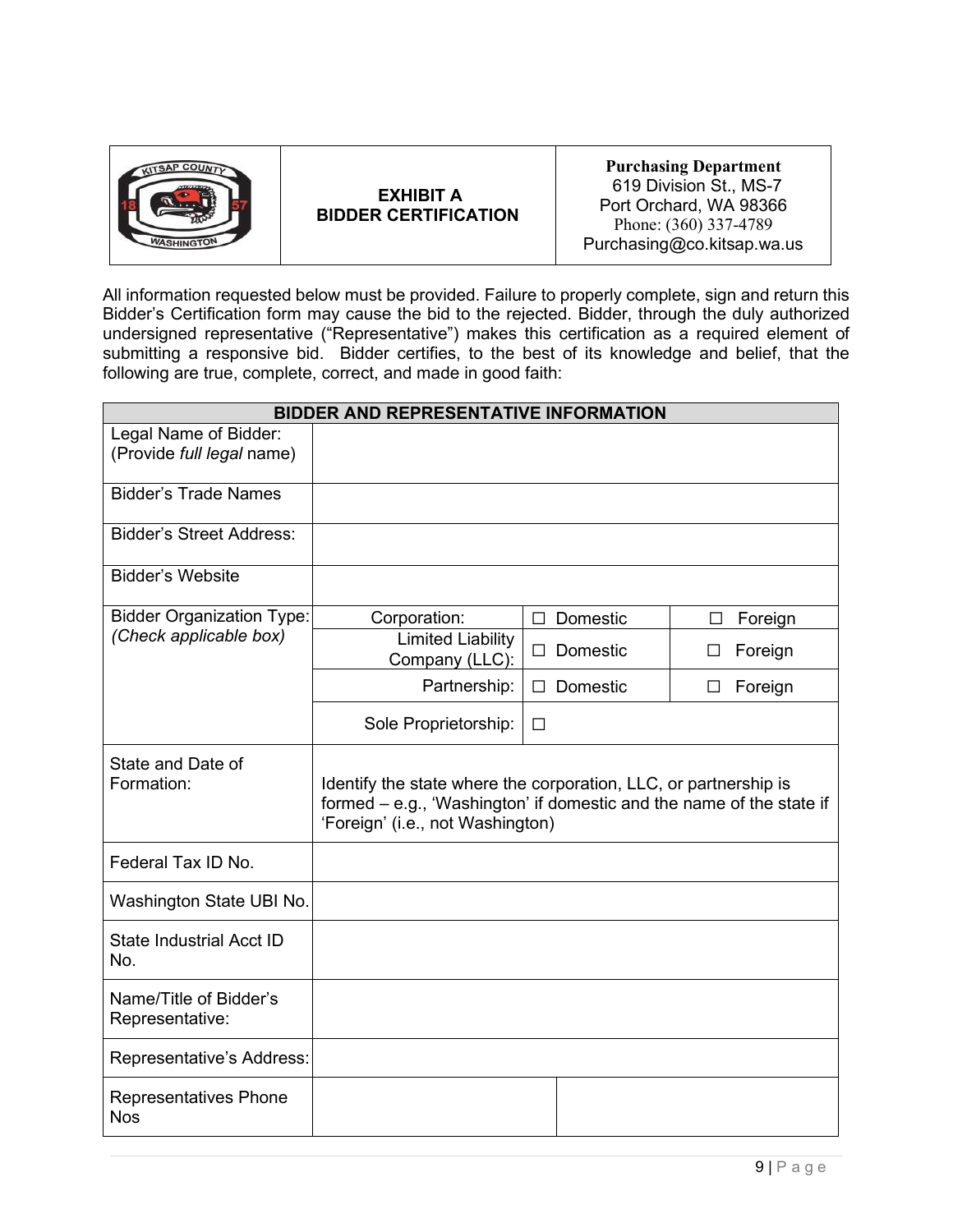| Representative's Email<br>Address:                                                              |                  |  |
|-------------------------------------------------------------------------------------------------|------------------|--|
| Identify all Addenda                                                                            | Addendum No/Date |  |
| received by Bidder:                                                                             | Addendum No/Date |  |
|                                                                                                 | Addendum No/Date |  |
|                                                                                                 | Addendum No/Date |  |
|                                                                                                 | Addendum No/Date |  |
| Did an outside individual/agency assist with the bid preparation? $\square$ Yes $\square$<br>No |                  |  |
| If yes, please identify the individual/agency:                                                  |                  |  |

- 1. UNDERSTANDING. Bidder certifies that Bidder has read, thoroughly examined, and fully understands all of the provisions, requirements and scope of the Solicitation (including all exhibits and attachments), the extent the local conditions affect the services to be provided, and the terms and conditions of the Contract and any amendments or clarifications to the Solicitation, and agrees to abide by the same. Bidder will make no claim against the County based upon ignorance of conditions or misunderstanding of the solicitation documents, or the goods and/or services to be provided.
- 2. ACCURACY. While the County has used considerable efforts to ensure the information in the solicitation is accurate, the County does not guarantee or warrant the information to be accurate nor is it necessarily comprehensive or exhaustive. Nothing in this solicitation is intended to relieve the Bidder from forming their own opinions and conclusions with respect to the matters addressed in the solicitation. Bidder certifies that Bidder has carefully prepared and reviewed its bid and fully supports the accuracy of the same. Bidder understands and acknowledges that the County shall not be responsible for any errors or omissions on the part of Bidder in preparing its bid and that the continuing compliance with these statements and all requirements of the Solicitation are conditions precedent to the award or continuation of the resulting Contract.
- 3. LEGAL CONSIDERATION. Bidder understands and acknowledges that it is the Bidder's responsibility to comply with all applicable federal, state, and local laws, ordinances, rules, and regulations applicable to the goods and services to be provided under this Solicitation.
- 4. LIABILITY FOR ERRORS. While the County has used considerable efforts to ensure the information in the solicitation is accurate, the County does not guarantee or warrant the information to be accurate nor is it necessarily comprehensive or exhaustive. Nothing in this solicitation is intended to relieve the offeror from forming their own opinions and conclusions with respect to the matters addressed in the solicitation.
- 4. LIABILITY FOR ERRORS. While the County has used considerable efforts to ensure the information in the solicitation is accurate, the County does not guarantee or warrant the information to be accurate nor is it necessarily comprehensive or exhaustive. Bidder understands and acknowledges that nothing in this solicitation is intended to relieve the Bidder from forming their own opinions and conclusions with respect to the matters addressed in the solicitation.
- 5. NO COLLUSION OR ANTI-COMPETITIVE PRACTICES. Bidder certifies that Bidder has not, either directly or indirectly, entered into any agreement, participated in any collusion, or otherwise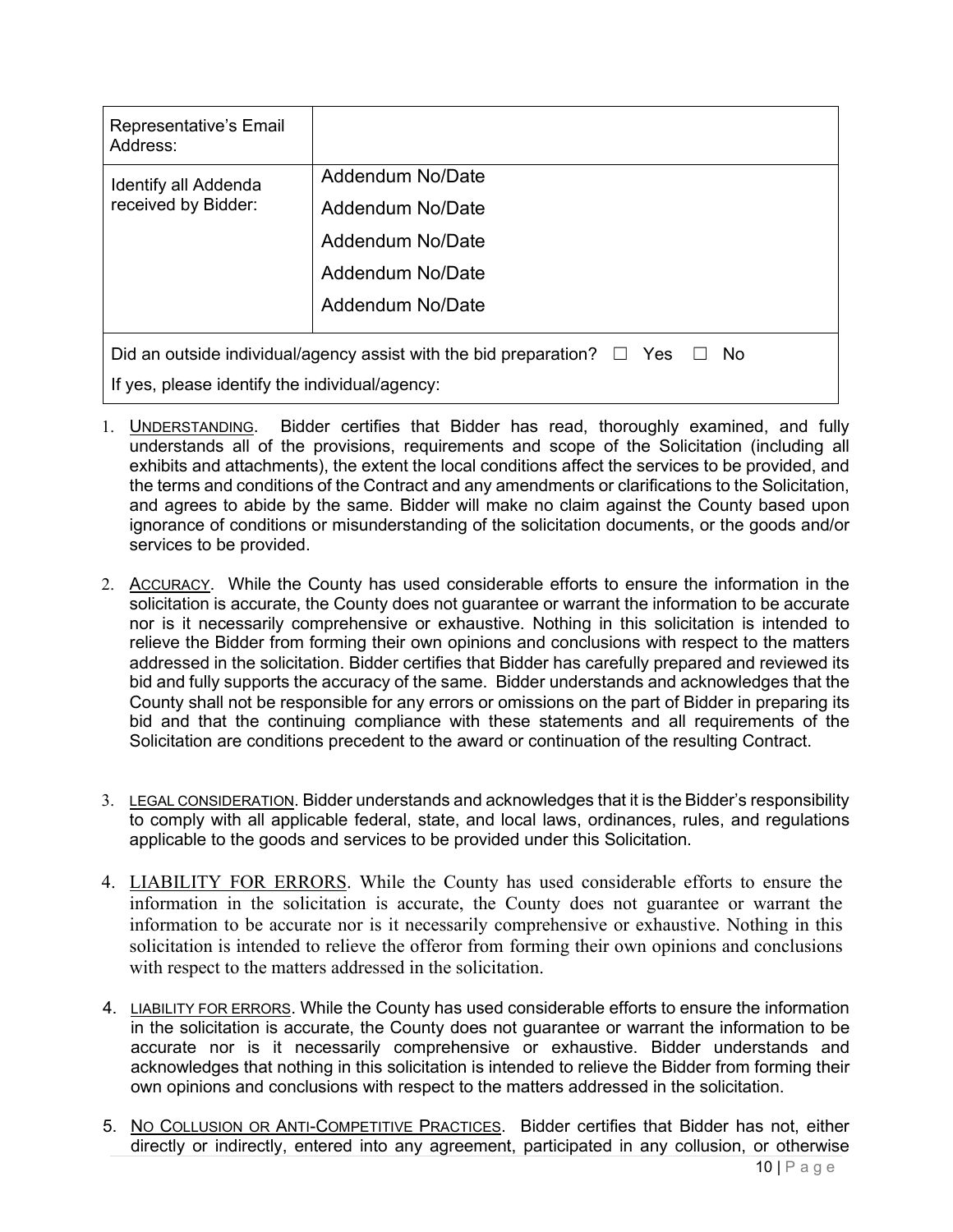taken any action in restraint of free competitive bidding in connection with this Solicitation. Bidder certifies that Bidder's bid prices have been arrived at independently, without engaging in collusion, bid rigging, or any other illegal activity, and without for the purpose of restricting competition any consultation, communication, or agreement with any other bidder or competitor relating to (a) those prices, (b) the intention to submit a bid, or (c) the methods or factors used to calculate the prices offered. Bidder certifies that Bidder has not been and will not knowingly disclose its bid prices, directly or indirectly, to any other bidder or competitor before award of a Contract, unless otherwise required by law. Bidder certifies that Bidder has made no attempt and shall not make any attempt to induce any other person or firm to submit or not to submit a bid for the purpose of restricting competition. However, Bidder may join with other persons or organizations for the purpose of presenting a bid.

- 6. FIRM OFFER. Bidder certifies that its bid, attached hereto, is a firm offer which cannot be withdrawn for a period of **ninety (90)** days following the bid due date and time. County may accept such bid, with or without further negotiation, at any time within such period. In the event of a protest, Bidder's bid shall remain valid for such period or until the protest and any related court action is resolved, whichever is later.
- 7. CONFLICT OF INTEREST. Bidder certifies that, in preparing this bid, Bidder has not been assisted by any current or former employee of the County whose duties relate (or did relate) to this Solicitation, or prospective Contract, and who was assisting in other than his or her official, public capacity. Neither does such a person nor any member of his or her immediate family have any financial interest in the outcome of this bid.
- 8. NO REIMBURSEMENT. Bidder certifies that Bidder understands that the County will not reimburse Bidder for any costs incurred in preparing, submitting, developing, demonstrating, presenting, negotiating, or providing a response, and/or samples, for this solicitation. All such activities are done at the bidder's own expense.
- 9. PERFORMANCE. Bidder certifies that Bidder understands that its submittal of a bid and execution of this Bidder's Certification certifies bidder's willingness to comply with the Contract, if awarded such. By submitting this bid, Bidder hereby offers to furnish the goods and/or services solicited pursuant to this Solicitation in compliance with all terms, conditions, and performance requirements contained in this Solicitation and the resulting Contract.
- 10. PUBLIC RECORDS. Bidder understands and acknowledges that all bids and other records submitted to the County in response to the Solicitation are the property of the County and subject to the Public Records Act (Act), chapter 42.56 RCW. If a bidder considers any portion of its bid, electronic or hard copy, to be protected from inspection and copying under Washington law, it is the responsibility of the bidder to specifically identify each page and item the bidder claims to be exempt from disclosure. If the County receives a request under the Act to inspect or copy the information that has been identified by the bidder as exempt from disclosure, the County's sole obligation will be to make a reasonable effort to notify the bidder of the request and the date the exempt information will be released to the requestor unless the bidder obtains a court order to enjoin disclosure pursuant to RCW 42.56.540. The County will release the information unredacted on the date specified, absent receipt of a court order enjoining such disclosure. The County has, and by this section assumes, no obligation to claim any exemption from disclosure under the Act on behalf of the bidder. The County will not be liable to the bidder for the County's release of records that have been marked by the bidder as exempt.
- 11. INSURANCE. Bidder certifies that Bidder will provide a current, valid Certificate of Insurance for each and all of the required insurance coverages as specified in the Contract within the timeframe requested by the County, but no later than the execution date of the Contract.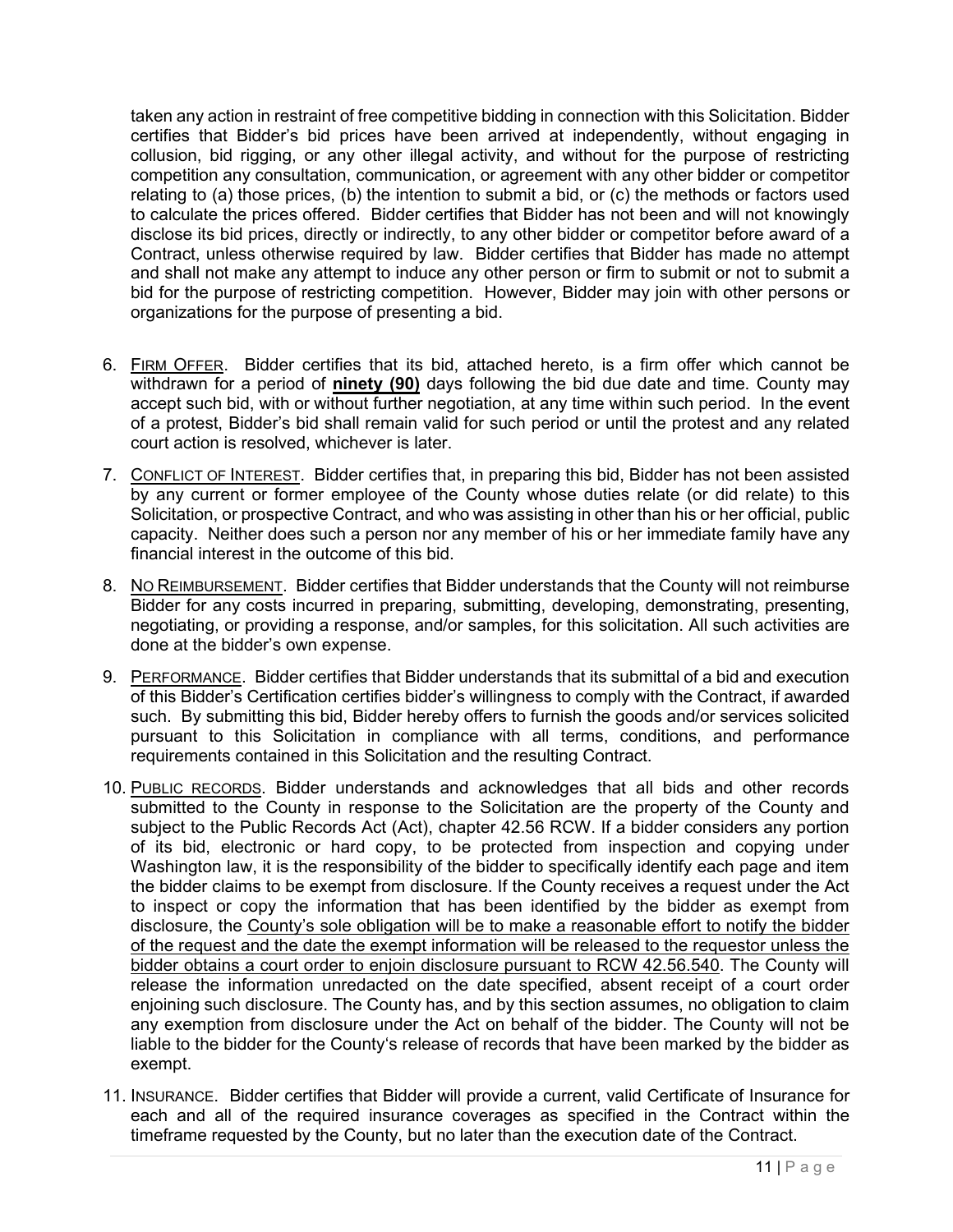- 12. DEBARMENT. Bidder certifies as follows (must check one):
	- ☐ *NO DEBARMENT*. Bidder and/or its principals are not presently debarred, suspended, proposed for debarment, declared ineligible, or voluntarily excluded from contracting with any federal, state, or local governmental entity; OR
	- ☐ *DEBARRED*. As detailed on the attached explanation (Bidder to provide), Bidder and/or its principals presently are debarred, suspended, proposed for debarment, declared ineligible, or voluntarily excluded from contracting with a federal, state, or local governmental entity.
- 13. CRIMINAL OFFENSE, CIVIL JUDGMENT. Bidder certifies as follows (must check one):
	- ☐ *NO CRIMINAL OFFENSE, CIVIL JUDGMENT*. Bidder and its officers, directors, and managers have not, within the three (3) year period preceding the date of this Solicitation, been convicted or had a civil judgment rendered against Bidder or such officers, directors, and managers for commission of fraud or a criminal offense in connection with obtaining, attempting to obtain, or performing a governmental contract; violation of any federal or state antitrust statute; or commission of embezzlement, theft, forgery, bribery, falsification or destruction of records, making false statements, or receiving stolen property. Bidder further certifies that Bidder, and its officers, directors, and managers are not presently indicted or otherwise criminally or civilly charged by a governmental entity with commission of any of the offenses enumerated in this paragraph; **OR**
	- ☐ *CRIMINAL OFFENSE, CIVIL JUDGMENT*. As detailed on the attached explanation (Bidder to provide), within the three (3) year period preceding the date of this Solicitation, Bidder or its officers, directors, or managers have been convicted or had a civil judgment rendered against Bidder or such officers, directors, or managers for commission of fraud or a criminal offense in connection with obtaining, attempting to obtain, or performing a governmental contract; violation of any federal or state antitrust statute; or commission of embezzlement, theft, forgery, bribery, falsification or destruction of records, making false statements, or receiving stolen property.
- 14. WAGE THEFT PREVENTION. Bidder certifies as follows (must check one):
	- ☐ *NO WAGE VIOLATIONS*. Bidder has NOT been determined by a final and binding citation and notice of assessment issued by the Washington Department of Labor and Industries or through a civil judgment entered by a court of limited or general jurisdiction to have willfully violated, as defined in RCW [49.48.082,](http://app.leg.wa.gov/RCW/default.aspx?cite=49.48.082) any provision of chapters [49.46,](http://app.leg.wa.gov/RCW/default.aspx?cite=49.46) [49.48,](http://app.leg.wa.gov/RCW/default.aspx?cite=49.48) or [49.52](http://app.leg.wa.gov/RCW/default.aspx?cite=49.52) RCW within three (3) years prior to the above-referenced Solicitation date; **OR**
	- ☐ *VIOLATIONS OF WAGE LAWS*. Bidder has been determined by a final and binding citation and notice of assessment issued by the Washington Department of Labor and Industries or through a civil judgment entered by a court of limited or general jurisdiction to have willfully violated, as defined in  $RCW$  [49.48.082,](http://app.leg.wa.gov/RCW/default.aspx?cite=49.48.082) a provision of chapters  $49.46$ ,  $49.48$ , or [49.52](http://app.leg.wa.gov/RCW/default.aspx?cite=49.52) RCW within three (3) years prior to the above-referenced Solicitation date.
- 15. TERMINATION FOR DEFAULT OR CAUSE. Bidder certifies as follows (must check one):
	- ☐ *NO TERMINATION FOR DEFAULT OR CAUSE*. Bidder has not, within the three (3) year period preceding the date of this Solicitation, had one (1) or more federal, state, or local governmental contracts terminated for cause or default; **OR**
	- ☐ *TERMINATION FOR DEFAULT OR CAUSE*. As detailed on the attached explanation (Bidder to provide), within the three (3) year period preceding the date of this Solicitation, Bidder has had one (1) or more federal, state, or local governmental contracts terminated for cause or default.
- 16. TAXES. Bidder certifies as follows (must check one):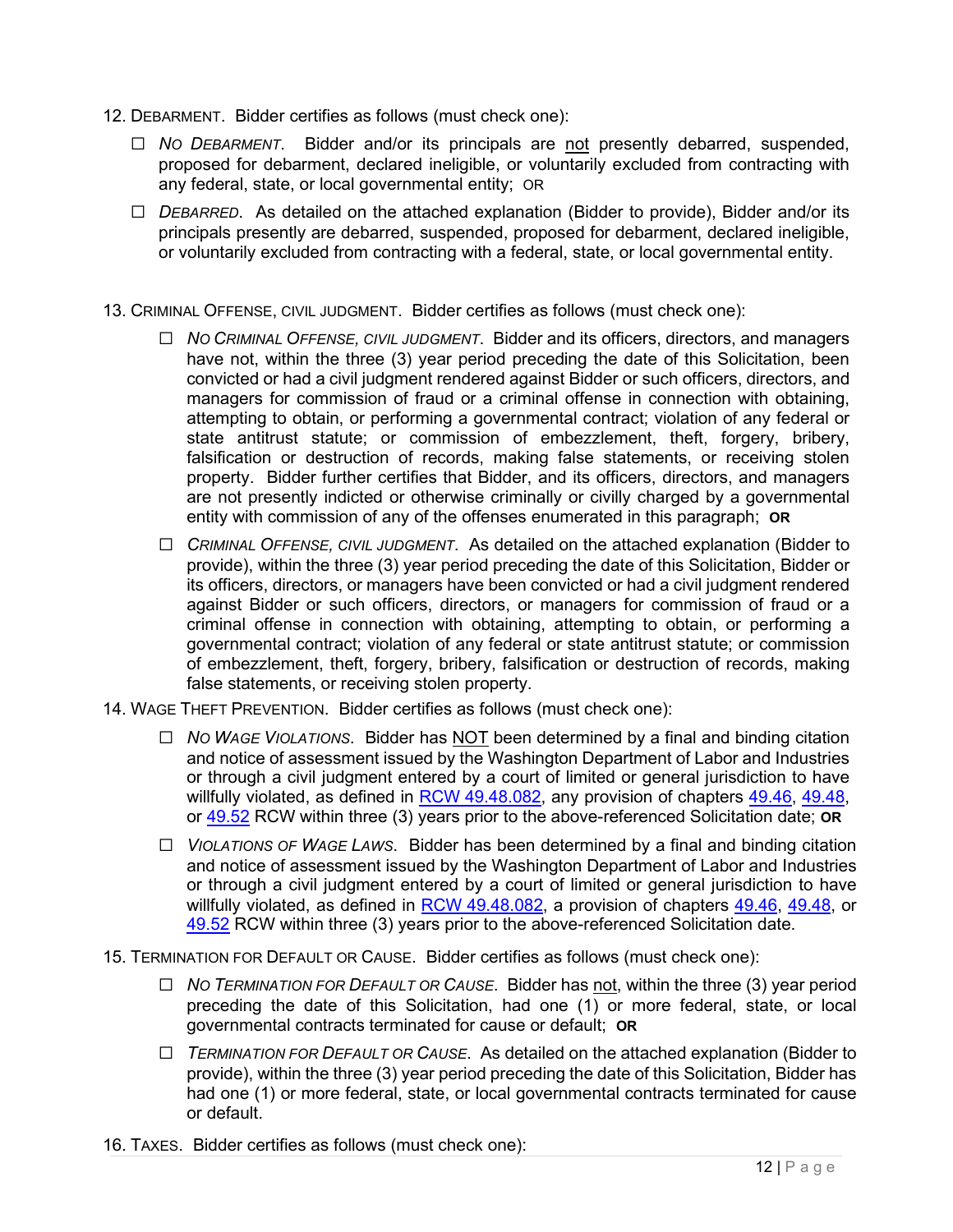- ☐ *TAXES PAID*. Except as validly contested, Bidder is not delinquent and has paid or has arranged for payment of all taxes due by the Bidder and has filed all required returns and reports as applicable; **OR**
- ☐ *DELINQUENT TAXES*. As detailed on the attached explanation (Bidder to provide), Bidder has not paid or arranged for payment of all taxes due by the Bidder and/or has not timely filed all required returns and reports as applicable.
- 17. LAWFUL REGISTRATION. Bidder, if conducting business other than as a sole proprietorship (e.g., Bidder is a corporation, limited liability company, partnership) certifies as follows (must check one):
	- ☐ *CURRENT LAWFUL REGISTRATION*. Bidder is in good standing in the State of Washington and the jurisdiction where Bidder is organized, including having timely filed all required annual reports; OR
	- ☐ *DELINQUENT REGISTRATION*. As detailed on the attached explanation (Bidder to provide), Bidder currently is not in good standing with the State of Washington and/or the jurisdiction where Bidder is organized.
- 18. REGISTRATION WITH WASHINGTON STATE DEPARTMENT OF REVENUE. Bidder certifies as follows (must check one):
	- ☐ *BIDDER IS REGISTERED WITH WASHINGTON STATE DEPARTMENT OF REVENUE*. Bidder is registered with the Washington State Department of Revenue, has a business license to do business in Washington, and has identified its Unified Business Identifier (UBI) number above.

OR

- ☐ *BIDDER WILL REGISTER WITH WASHINGTON STATE DEPARTMENT OF REVENUE*. Bidder is not registered with the Washington State Department of Revenue but, if designated as the Apparent Successful Bidder, Bidder will register with the Washington State Department of Revenue and obtain a business license within twenty-four (24) hours of such designation or notification by County or be deemed a nonresponsive bid; OR
- ☐ *BIDDER IS NOT REGISTERED WITH WASHINGTON STATE DEPARTMENT OF REVENUE*. Bidder is not registered with the Washington State Department of Revenue and Bidder declines to register with the Washington State Department of Revenue. *Note*: County requires all awarded bidders (including Washington firms and out of state firms) to be registered with the Washington State Department of Revenue. Bidders who are not registered will not be awarded a Contract.
- 19. SUBCONTRACTORS. Bidder certifies as follows (must check one):
	- ☐ *NO SUBCONTRACTORS*. If awarded a Contract, Bidder will not utilize subcontractors to provide the goods and/or services subject to this Solicitation; OR
	- ☐ *SUBCONTRACTORS*. As detailed on the attached explanation (Bidder to provide), if awarded a Contract, Bidder will utilize subcontractors to provide the goods and/or services subject to this Solicitation. In such event, Bidder certifies that, as to County, Bidder shall retain responsibility for its subcontractors, including, without limitation, liability for any subcontractor's acts or omissions. Bidder must provide the precise legal name (including state of organization), business address, and federal tax identification number for each subcontractor. Do not provide any social security numbers.
- 20. REFERENCES. Bidder certifies the references provided to the County have worked with Bidder and that such individuals and firms have full permission, without any additional requirement or release, to provide such references and information to the County. Bidder hereby authorizes the County (or its agent) to contact Bidder's references and others who may have pertinent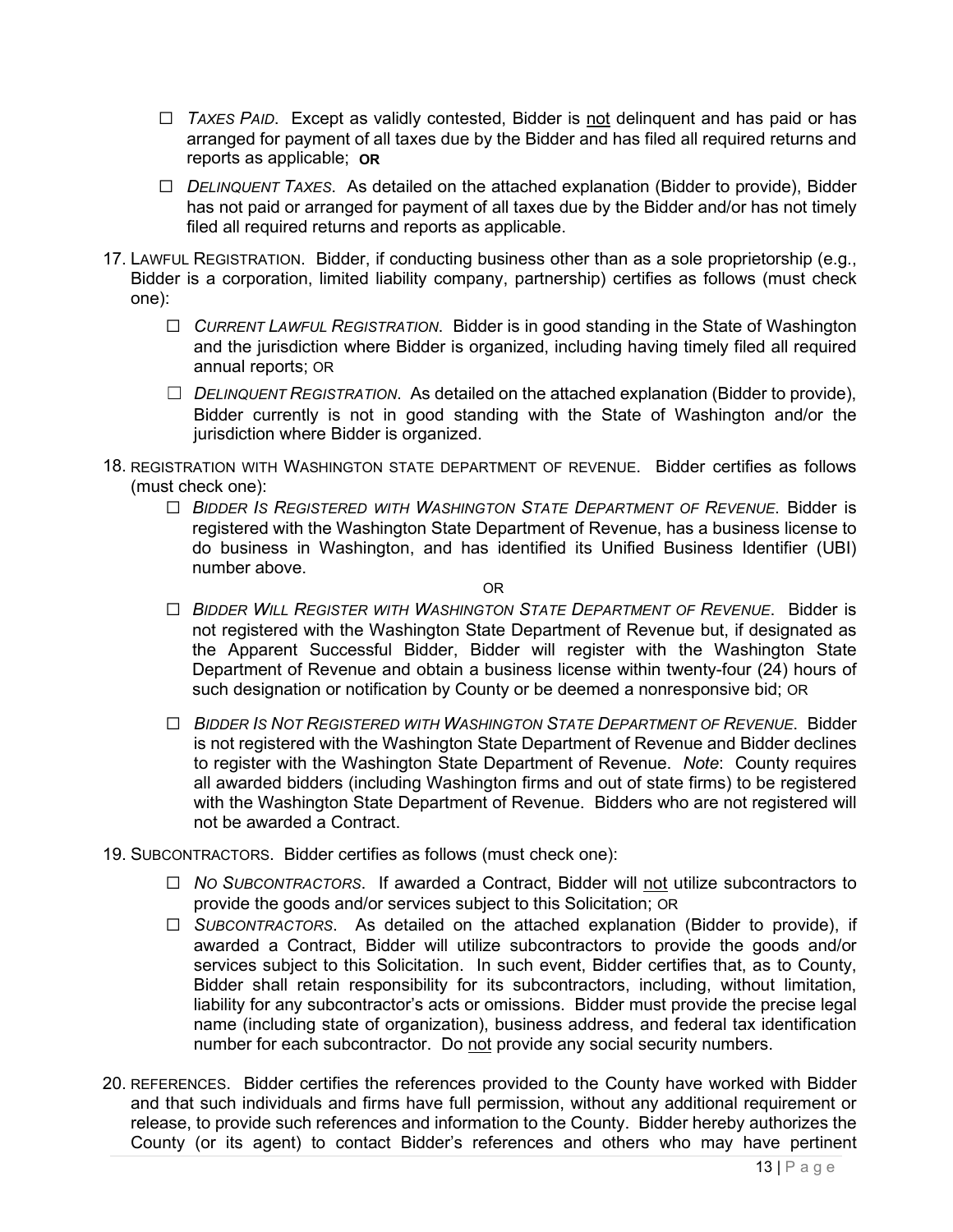information regarding Bidder's prior experience and ability to perform the Contract, if awarded. Bidder further authorizes such individuals and firms to provide references and release such information to the County.

- 21. REQUIRED LICENSES/CERTIFICATIONS. Bidder certifies that Bidder is fully licensed and certified (in good standing) for the type of work to be performed in Washington state as identified in the Solicitation at the time of the bid and will remain so throughout the Contract term.
- 22. AUTHORIZATION. The undersigned certifies that he/she is an authorized representative of the Bidder identified above; is authorized to submit this bid and make these certifications on behalf of the Bidder; and further certifies under penalty of perjury under the laws of the State of Washington, that the certifications herein are true and correct and made in good faith:

| Bidder's Signature (Authorized Representative): |  |
|-------------------------------------------------|--|
|                                                 |  |
|                                                 |  |

Dated this day of \_\_\_\_\_\_\_\_\_\_\_ , 20

Print Name and Title of Signer: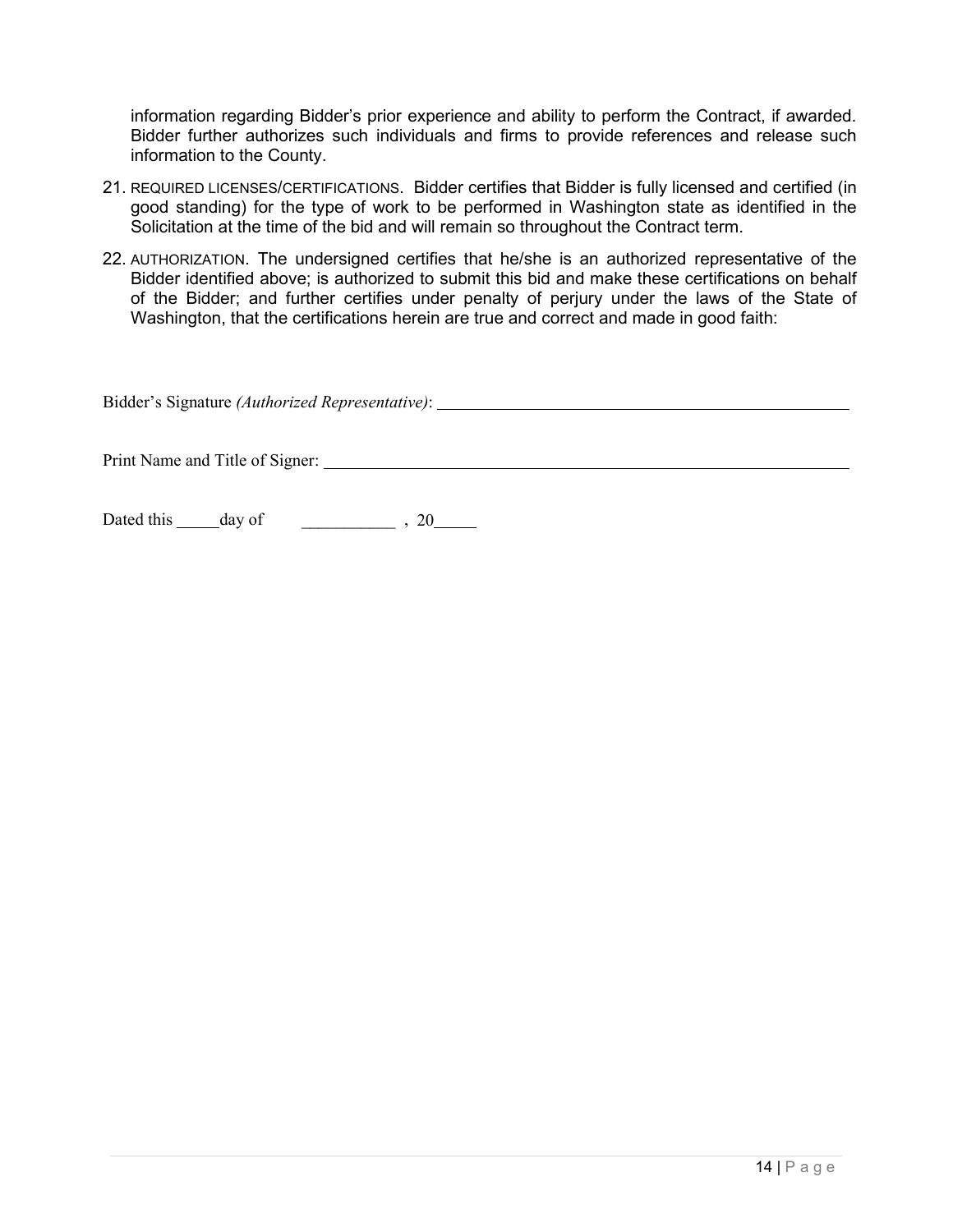**EXHIBIT B** 



## **KITSAP COUNTY FACILITIES MANAGEMENT**

## **SOQ – Evaluation Form**

| Date:            |             |  |
|------------------|-------------|--|
| <b>Reviewer:</b> |             |  |
| Score:           | /100 Points |  |

| <b>Description</b>                                                                                                                                                                                                                                                                                                                                                                                                          | <b>Scoring</b>    |
|-----------------------------------------------------------------------------------------------------------------------------------------------------------------------------------------------------------------------------------------------------------------------------------------------------------------------------------------------------------------------------------------------------------------------------|-------------------|
| <b>Consultant Background, Experience, and Expertise</b>                                                                                                                                                                                                                                                                                                                                                                     | Maximum 50 Points |
| <b>Qualifications of Project Manager and team</b><br>Applicable qualifications and relevant experience of each team<br>member<br>Exhibits competence through past performance on similar public<br>projects<br>Clear understanding of objectives and technical requirements<br>Intent to allocate sufficient resources, subconsultants<br>Unique and advantageous ideas and approaches to successfully<br>complete projects | /25 points        |
| <b>Understanding of Project Deliverables</b><br>Clear understanding of objectives and technical requirements<br>Intent to allocate sufficient resources, subconsultants<br>Unique and advantageous ideas and approaches to successfully<br>complete projects                                                                                                                                                                | /25 points        |
| <b>Project Timeline and Budget</b>                                                                                                                                                                                                                                                                                                                                                                                          | Maximum 30 points |
| <b>Timeline</b><br>Demonstrate ability to develop, monitor, and meet project timelines                                                                                                                                                                                                                                                                                                                                      | /15 points        |
| <b>Budget</b><br>Demonstrate ability to manage project budgets<br>Demonstrate ability to manage costs and capitalize on cost savings                                                                                                                                                                                                                                                                                        | /15 points        |
| <b>Clarity of Proposal</b>                                                                                                                                                                                                                                                                                                                                                                                                  | Maximum 20 points |
| Organization of materials submitted<br>Quality and content of information and supporting documentation<br>Responsiveness to all aspects of the RFQ                                                                                                                                                                                                                                                                          | /20 points        |
| <b>SCORE</b>                                                                                                                                                                                                                                                                                                                                                                                                                | /100 Points       |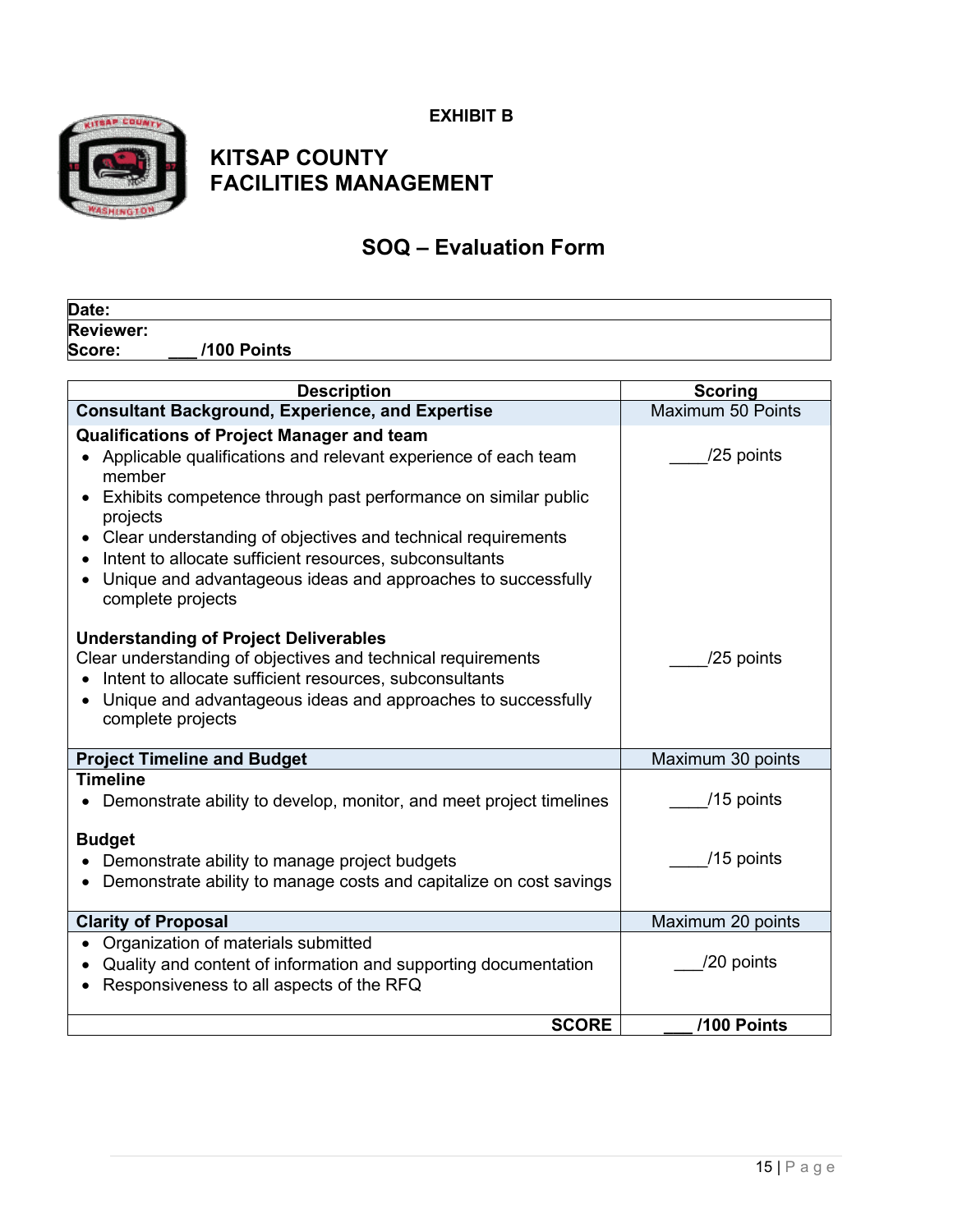## **EXHIBIT C SAMPLE CONTRACT**

#### **CONTRACT NO.** [Contract Number] **PROFESSIONAL SERVICES CONTRACT**

This Professional Services Contract ("Contract") is between Kitsap County, a Washington state political subdivision, having its principal offices at 614 Division Street, Port Orchard, Washington 98366 ("County") and [Contractor Name], a [Contractor Type] having its principal offices at [Contractor Addr] ("Contractor").

In consideration of the terms and conditions of this Contract, the parties agree as follows:

## **SECTION 1. TERM AND EFFECTIVE DATE**

1.1 The Contract will become effective [Contract Start Date] and terminate [Contract End Date], unless terminated or extended. The Contract may be extended for additional consecutive terms at the mutual agreement of the parties, not to exceed a total of [ContractLength]. In no event will the Contract become effective unless and until it is approved andexecuted by the duly authorized representative of Kitsap County.

## **SECTION 2. SERVICES**

- 2.1. Scope of Work. The Contractor shall provide all "Services" identified in Attachment A: (Scope of Work), which is incorporated herein by reference. The Contractor shall provide its own equipment, labor, and materials**.**
- 2.2. Contract. "Contract" means this Contract and any exhibits, amendments, and solicitation documents accepted by the County, and Attachments A (Scope of Work), B (Compensation)[List Additional Attachments, if any]. All such documents are incorporated herein in full by this reference.
- 2.3. Personnel. The Contractor shall have and maintain complete responsibility for its Personnel. "Personnel" means Contractor and Contractor's employees, subcontractors, volunteers, interns, agents, and any other person utilized by the Contractor directly or indirectly or through third parties to perform any Services under the Contract. The Contractor shall promptly remove any Personnel performing Services on request from the County Representative.
- 2.4. Standards. The Contractor warrants that i) Contractor has the qualifications, knowledge, experience, skills, and resources necessary to provide all Services; ii) all Services shall be provided by Personnel experienced in their respective fields and in a manner consistent with the standards of care, skill, diligence, and knowledge commonly possessed and exercised by experienced professionals in the same discipline in the same or similar circumstances; and iii) all Services shall be performed to the County's reasonable satisfaction and according to the schedule agreed to by the parties.
- 2.5. Communication. The Contractor shall keep the County informed of the progress of the Services in the manner, method, and intervals requested by the County.

## **SECTION 3. COMPENSATION AND PAYMENT**

3.1. Compensation. The maximum amount of compensation paid under the Contract by the County shall not exceed \$[Contract Amount]. A description of the compensation is provided in Attachment B: Compensation, which is incorporated herein by reference.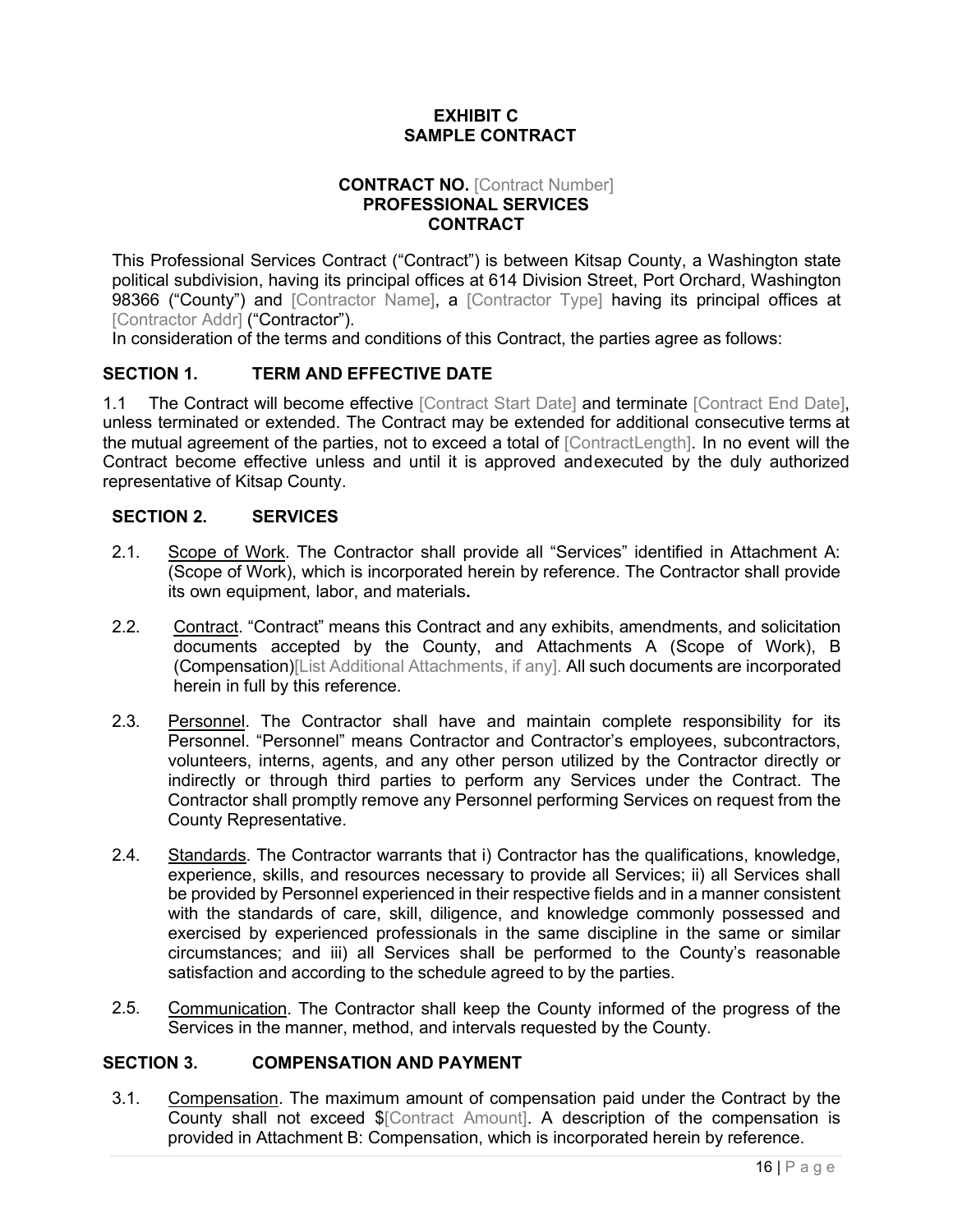- 3.2. Invoice. The Contractor will submit one (1) invoice to the County per month for payment of Services completed to date, unless otherwise provided herein. Each invoice shall identify the Services performed, dates performed, and any other information requested by the County.
- 3.3. Payment. The County will make reasonable efforts to pay the Contractor within thirty (30) days from the date the County receives a complete and correct invoice, unless otherwise provided herein. All funds disbursed to the Contractor will be processed by Direct Deposit via Automated Clearing House (ACH), unless otherwise agreed to by the parties.
- 3.4. Insurance/W-9 Compliance. All payments are expressly conditioned upon the Contractor's compliance with all insurance requirements and submission of a current IRS W-9 form to the County. Payments may be suspended in full in the event of noncompliance. Upon full compliance, payments will be released to the Contractor unless otherwise provided herein.
- 3.5. Restrictions. The Contractor will only be entitled to receive payment for Services expressly authorized in the Contract and received during the Contract term and accepted by the County. The Contractor acknowledges oral requests and approvals of additional services or additional compensation are prohibited and unenforceable. Advance payments are not authorized.

## **SECTION 4. TERMINATION**

- 4.1. For Convenience. The County may terminate the Contract, in whole or in part, without penalty, for any reason or no reason, with ten days prior notice to the Contractor.
- 4.2. For Funding issues. If any funding for Services is not available, withdrawn, reduced, or limited in any way, or if additional or modified conditions are placed on the funding after the Contract becomes effective, the County may: (1) accept a decreased price offered by the Contractor; (2) terminate the Contract; or (3) terminate the Contract and re-solicit the requirements.
- 4.3. Termination for Default. The County may immediately terminate the Contract, in whole or part, due to the failure of the Contractor to comply with any Contract term or condition, or to make satisfactory progress in performing the Contract, subject to the provisions of 11.1, or if the County determines the Contractor has been debarred, suspended or otherwise lawfully prohibited from participating in any public procurement activity. The Contractor shall immediately notify the County if the Contractor becomes suspended or debarred.
- 4.4. Procedures. Upon receipt of notice of termination, the Contractor shall stop all Services as directed in the notice, notify Personnel of the termination date, and minimize further costs. All goods, materials, documents, data, and reports prepared by the Contractor under the Contract shall become the property of, and delivered to, the County on demand. A final payment will be made to the Contractor only for Services performed and accepted by the County through the effective date of termination. No costs incurred after the effective date of the termination will be paid.

## **SECTION 5. INDEMNIFICATION**

5.1. To the fullest extent permitted by law, the Contractor shall indemnify, defend, and hold harmless Kitsap County and its elected and appointed officials, officers, employees, and agents (collectively "Indemnitees") from and against all Claims resulting from or arising out of the performance of the Contract, whether such Claims arise from the acts, errors,

or omissions of the Contractor, its Personnel, third parties, or Kitsap County, or anyone directly or indirectly employed by any of them or anyone for whose acts, errors, or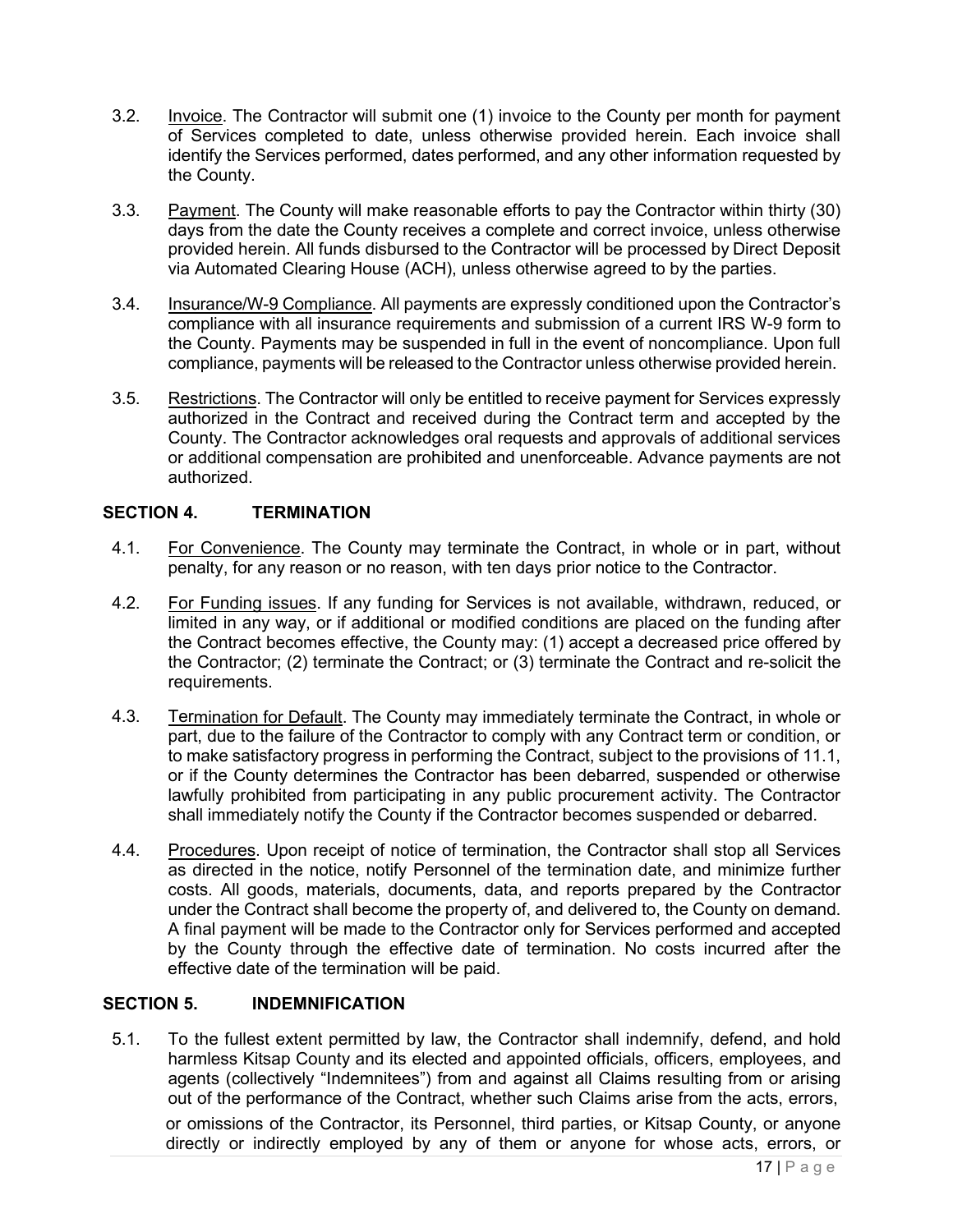omissions any of them may be liable. It is the specific intent of the parties that the Indemnitees shall, in all instances, except Claims arising from the sole negligence or willful misconduct of the Indemnitees, be indemnified by the Contractor from and against any and all Claims.

- 5.2. With regard to any Claim against any Indemnitee by any of the Contractor's Personnel, or anyone directly or indirectly employed by them, or anyone for whose acts they may be liable, the Contractor's indemnification obligation shall not be limited in any way by a limitation on the amount or type of damages, compensation, or benefits payable by or for the Contractor or Contractor's Personnel under workers compensation acts, disability benefit acts, or other employee benefit acts. Solely for the purposes of this indemnification provision, the Contractor expressly waives its immunity under Title 51 RCW (Industrial Insurance) and acknowledges this waiver was mutually negotiated by the parties.
- 5.3. Architectural, Landscape Architectural, Engineering, or Land Surveying Services. Should a court of competent jurisdiction determine the Contract is subject to RCW 4.24.115, then, in the event of liability for damages arising out of bodily injury to persons or damages to property caused by or resulting from the concurrent negligence of the Contractor and the County, its officers, officials, employees, and agents, the Contractor's liability hereunder, including the duty and cost to defend, will be only to the extent of the Contractor's negligence.
- 5.4. Claim. "Claim" means all losses, claims, suits, actions, liabilities, damages, demands, judgments, settlements, expenses, fines, or other liabilities of any kind or nature whatsoever, including without limitation, all costs including costs of Claim processing, investigation, reasonable attorneys' fees, and damages, for any personal or bodily injury, sickness, disease, disability, or death, or loss or damage to tangible or intangible business or property, including the loss of use. Claim includes any infringement of copyright, patent, trademark, or other proprietary rights of any third parties arising out of Contract performance or use by the County of materials furnished or work performed under the Contract.
- 5.5. Obligations/Notice of Claim. The County will provide the Contractor notice of the assertion of liability by a third party that may give rise to a Claim by County against the Contractor based on the indemnity contained herein. The Contractor shall respond to the County's tender of defense of a claim in writing within fourteen (14) calendar days from the notice date, and will advise the County if the Contractor accepts or denies tender of the claim. The County may in its discretion withhold all or part of any payment due the Contractor under the Contract until the Contractor responds to such notice. The Contractor shall keep the County timely and fully informed through all stages of the defense and promptly respond to and comply with County's requests for information. The County at all times reserves the right, but has no obligation to participate in the defense and settlement of any Claim. Such participation shall not constitute a waiver of the Contractor's indemnity and defense obligations under the Contract. The Contractor shall not settle or compromise any Claim in any manner that imposes any obligations upon the County without the prior written consent of the County. The Contractor shall promptly advise the County of any occurrence or information known to the Contractor that could reasonably result in a Claim against the County. The violation of any provisions of this Section, including improper refusal to accept tender, is a material breach.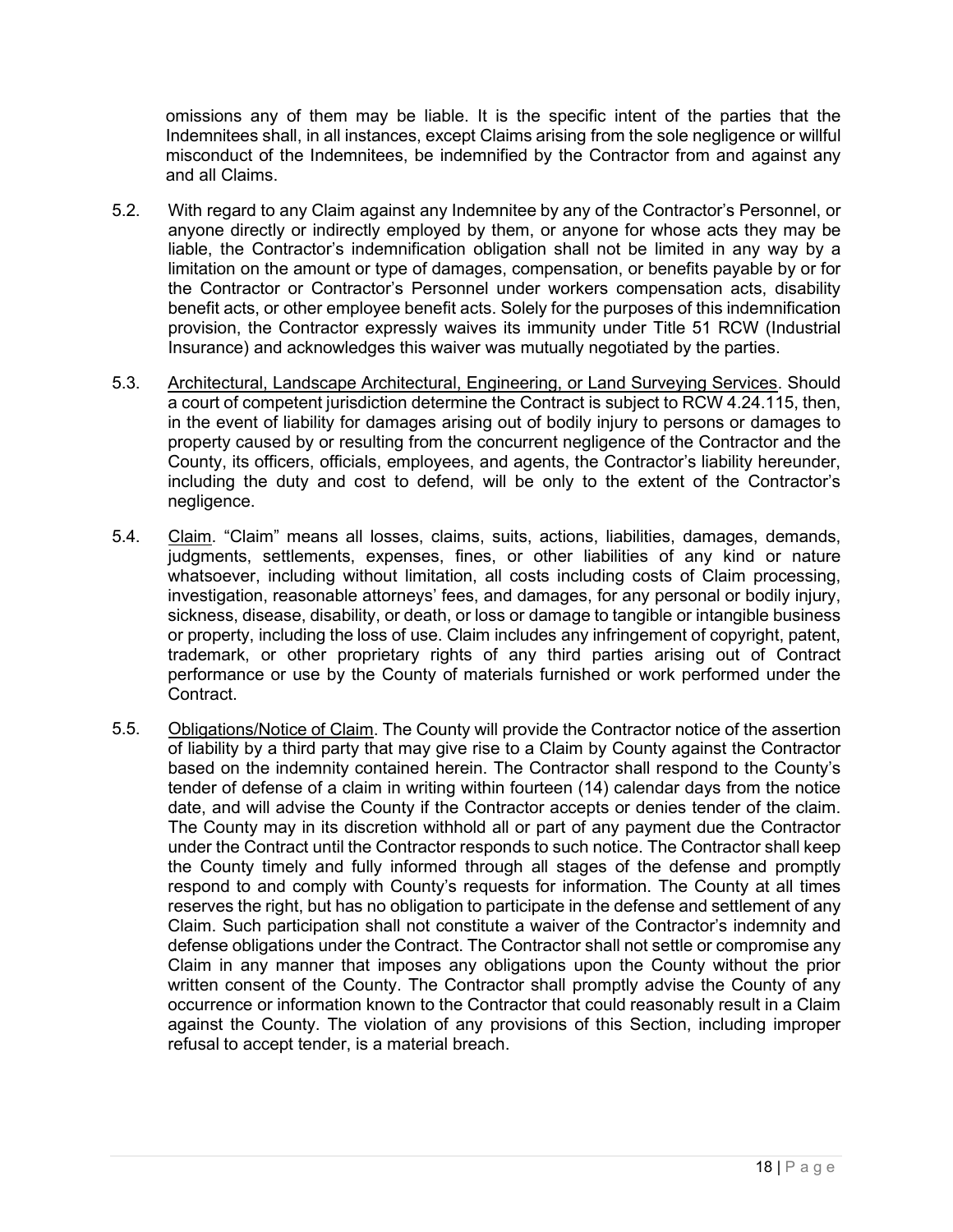## **SECTION 6. INSURANCE**

- 6.1. Minimum Insurance Required. The Contractor and its subcontractors, if any, shall procure and maintain, until all of the Contract obligations have been fully discharged, including any warranty period, all insurance required in this Section with an insurance company duly licensed in Washington State with an A.M. Best Company ratings of not less than A-VIII and a category rating of not less than "8", with policies and forms satisfactory to the County. Use of alternative insurers requires prior written approval from the County. Coverage limits shall be at minimum the limits identified in this Section, or the limits available under the policies maintained by the Contractor without regard to the Contract, whichever is greater.
- 6.2. Professional Liability. Not less than \$1,000,000 per claim and \$2,000,000 annual aggregate. Coverage will apply to liability for professional error, act or omission arising out of or in connection with the Contractor's Services under the Contract. The coverage shall not exclude bodily injury, property damage or hazards related to the work rendered as part of the Contract or within the scope of the Contractor's services under the Contract, including testing, monitoring, measuring operations or laboratory analysis where such Services are rendered under the Contract.

6.3. Commercial General Liability ("CGL"). Not less than \$1,000,000 per occurrence and \$2,000,000 annual aggregate. Coverage shall include personal injury, bodily injury, and property damage for premise-operations liability, products/completed operations, personal/advertising injury, contractual liability, independent contractor liability, and stop gap/employer's liability. Coverage shall not exclude or contain sub-limits less than the minimum limits required herein, without the prior written approval of the County. The certificate of insurance for the CGL policy shall expressly cover the indemnification obligations required by the Contract.

6.4. Automobile Liability.

☐ Contractor shall maintain personal automobile insurance on all vehicles used for Contract purposes as required by law.

 $\Box$  Not less than \$100,000 per occurrence and \$300,000 annual aggregate. If a personal automobile liability policy is used to meet this requirement, it must include a business rider and cover each vehicle to be used in the performance of the Contract. If Contractor will use non-owned vehicles in performance of the Contact, the coverage shall include owned, hired, and non-owned automobiles.

 $\Box$  Not less than \$1,000,000 per occurrence and \$2,000,000 annual aggregate. Coverage shall include liability for any and all owned, hired, and non-owned vehicles. Coverage may be satisfied with an endorsement to the CGL policy.

6.5. Umbrella or Excess Liability. The Contactor may satisfy the minimum liability limits required for the CGL and Automobile Liability under an Umbrella or Excess Liability policy. There is no minimum per occurrence limit of liability under the Umbrella or Excess Liability; however, the annual aggregate limit shall not be less than the highest "Each Occurrence" limit for either CGL or Automobile Liability. The Contractor agrees to an endorsement naming the County as an additional insured as provided in this Section, unless the Umbrella or Excess Liability provides coverage on a "Follow-Form" basis.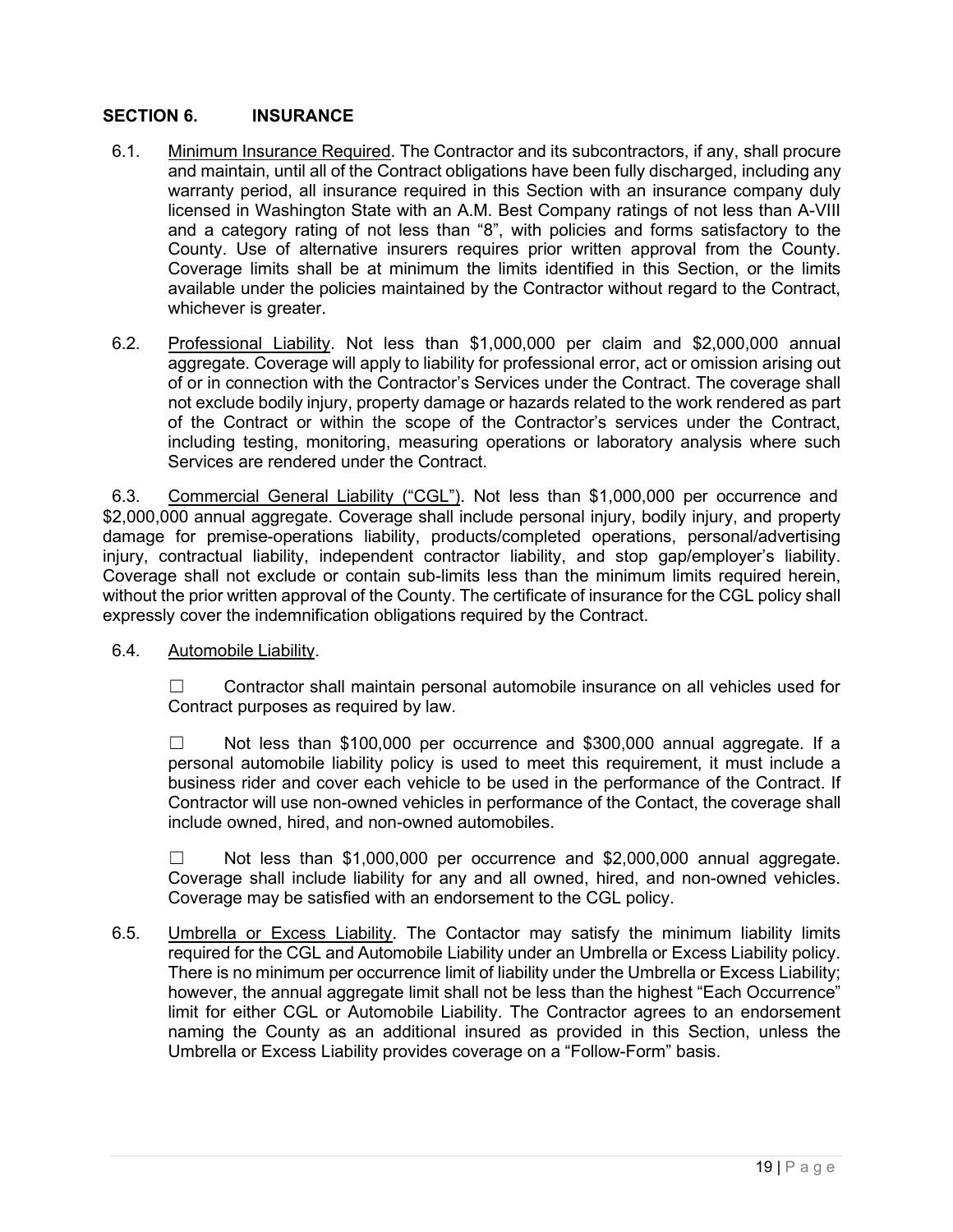- 6.6. Workers' Compensation and Employer Liability. If applicable, the Contractor shall maintain workers' compensation insurance as required under the Title 51 RCW (Industrial Insurance), for all Contractor's Personnel eligible for such coverage. If the Contract is for over \$50,000, then the Contractor shall also maintain employer liability coverage with a limit of not less than \$1,000,000.
- 6.7. Primary, Non-Contributory Insurance/Subcontractors. The Contractor's and its subcontractors' insurance policies and additional named insured endorsements will provide primary insurance coverage and be non-contributory. Any insurance or selfinsurance programs maintained or participated in by the County will be excess and not contributory to such insurance policies. All Contractor's and its subcontractors' liability insurance policies must be endorsed to show as primary coverage. The Contractor shall include all subcontractors as insureds under its policies or shall furnish separate certificates and endorsements for each subcontractor. All subcontractors shall comply with all insurance and indemnification requirements herein.
- 6.8. Review of Policy Provisions. Upon request, the Contractor shall provide a full and complete copy of all requested insurance policies to the County. The County reserves the right without limitation, but has no obligation to revise any insurance requirement, or to reject any insurance policies that fail to meet the requirements of the Contract. The County also has the right, but no obligation to review and reject any proposed insurer providing coverage based upon the insurer's financial condition or licensing status in Washington. The County has the right to request and review the self-insurance retention limits and deductibles, and the Contractor's most recent annual financial reports and audited financial statements, as conditions of approval. Failure to demand evidence of full compliance with the insurance requirements or failure to identify any insurance deficiency shall not relieve the Contractor from, nor be construed or deemed a waiver, of its obligation to maintain all the required insurance at all times as required herein.
- 6.9. Waiver of Subrogation. In consideration of the Contract award, the Contractor agrees to waive all rights of subrogation against the County, its elected and appointed officials, officers, employees, and agents. This waiver does not apply to any policy that includes a condition that expressly prohibits waiver of subrogation by the insured or that voids coverage should the Contractor enter into a waiver of subrogation on a pre-loss basis.
- 6.10. Additional Insured, Endorsement and Certificate of Insurance. All required insurance coverage, other than the workers' compensation and professional liability, shall name the County, it's elected and appointed officials, officers, employees, and agents, as additional insureds and be properly endorsed for the full available limits of coverage maintained by Contractor and its subcontractors. Endorsement is not required if the Contractor is a selfinsured government entity, or insured through a government risk pool authorized by Washington State.

The Certificate of Insurance and endorsement shall identify the Contract number and shall require not less than thirty (30) days' prior notice of termination, cancellation, nonrenewal or reduction in coverage. At the time of execution, the Contractor shall provide the Certificate of Insurance, endorsement, and all insurance notices to: Risk Management Division, Kitsap County Department of Administrative Services, 614 Division Street, MS-7, Port Orchard, Washington 98366.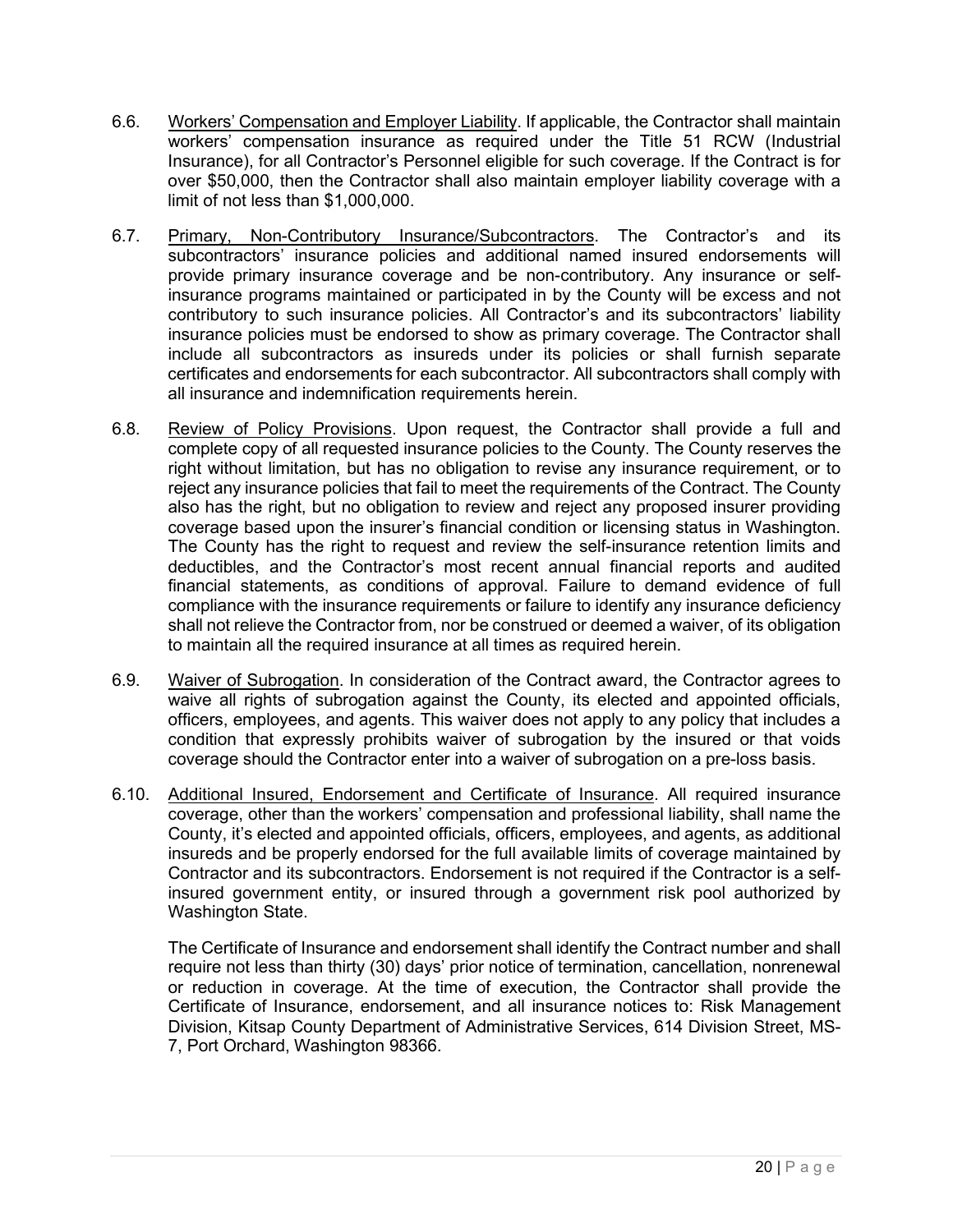- 6.11. General. The coverage limits identified herein are minimum requirements only and will not in any manner limit or qualify the liabilities or obligations of the Contractor under the Contract. All insurance policy deductibles and self-insured retentions for policies maintained under the Contract shall be paid by the Contractor. Any failure to comply with reporting provisions of the policies shall not affect coverage provided to the County, its elected and appointed officials, officers, employees, or agents. The Contractor's insurance shall apply separately to each insured against whom a claim is made or suit is brought, subject to the limits of the insurer's liability.
- 6.12. Claims-Made. If the Contractor's liability coverage is written as a claims-made policy, the Contractor shall purchase an extended-reporting period or "tail" coverage for a minimum of three (3) years following completion of the performance or attempted performance of the provisions of this Contract.

## **SECTION 7. NOTICE AND CONTRACT REPRESENTATIVES**

7.1. Any notices, demands and other communications required by the Contract will be effectiveif personally served upon the other party or if mailed by registered or certified mail, postage prepaid, return receipt requested, to the other party's Contract Representative at the address below. Notice may also be given by facsimile with the original to follow by regular mail. Notice will be deemed to be given three (3) days following the date of mailing, or immediately if personally served. For service by facsimile, service will be effective at the beginning of the next working day. Each party will designate a "Contract Representative", which may be changed by providing fifteen (15) days prior notice to the other party.

#### County's Contract Representative

| Name:    | [County Rep Name]  |
|----------|--------------------|
| Title:   | [County Rep Title] |
| Address: | [County Rep Addr]  |
| Phone:   | [County Rep Phone] |
| Email:   | [County Rep Email] |

## Contractor's Contract Representative

| Name:    | [Contractor Rep Name]  |
|----------|------------------------|
| Title:   | [Contractor Rep Title] |
| Address: | [Contractor Rep Addr]  |
| Phone:   | [Contractor Rep Phone] |
| Email:   | [Contractor Rep Email] |

## **SECTION 8. AMENDMENTS, SUBCONTRACTS, INDEPENDENT CONTRACTOR**

- 8.1. Amendment. No amendment or modification to the Contract will be effective without the prior written consent of the authorized representatives of the parties.
- 8.2. Successors and Assigns. To the extent permitted by law, the Contract is binding on the parties' respective partners, successors, assigns, executors, and legal representatives.
- 8.3. Assignments. Except with the prior written consent of the other party, each party shall not assign or transfer, including by merger (whether that party is the surviving or disappearing entity), consolidation, dissolution, or operation of law any right, duty, obligation, or remedy under the Contract. Any purported assignment or transfer in violation of this section shall be void.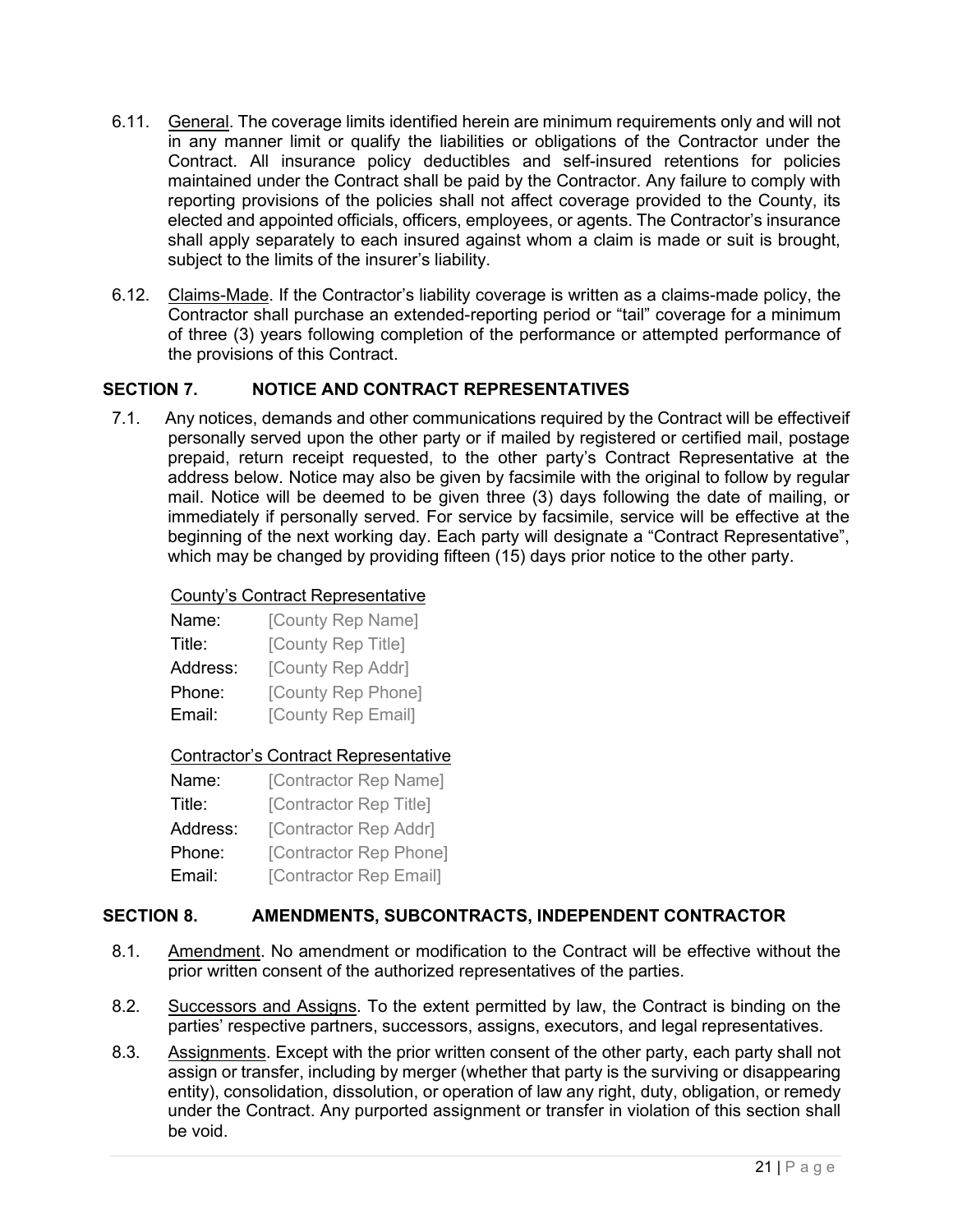- 8.4. Subcontracts. The Contractor shall provide the County a list of all subcontractors and the subcontractors' proposed responsibilities. "Subcontract" means any contract, express or implied, between the Contractor and another party or between a subcontractor and another party delegating or assigning, in whole or in part, the making or furnishing of any material or service for the performance of the Contract. All subcontracts shall incorporate by reference the terms and conditions of this Contract. The Contractor is solely responsible for the performance and payment of its subcontractors.
- 8.5. Independent Contractor. Each party under the Contract shall be for all purposes an independent contractor. Nothing contained herein will be deemed to create an association, a partnership, a joint venture, or a relationship of principal and agent, or employer and employee between the parties. The Contractor shall have complete responsibility and control over its Personnel. Neither the Contractor nor its Personnel shall be, or be deemed to be, or act or purport to act, as an employee, agent or representative of the County. The Contractor and its Personnel shall have no County employee-type benefits of any kind whatsoever, including without limitation, insurance, pension plan, vacation pay or sick pay, or other right or privilege afforded to County employees. The Contractor and its Personnel shall be responsible for payment of all insurance, taxes, and benefits.

## **SECTION 9. OWNERSHIP, CONFIDENTIAL INFORMATION AND BREACH**

- 9.1. Ownership. Any and all data, reports, analyses, documents, photographs, pamphlets, plans, specifications, surveys, films, or any other materials created, prepared, produced, constructed, assembled, made performed, or otherwise produced by the Contractor or its Personnel for delivery to the County under this Contract shall be the sole and absolute property of the County. All such property shall constitute "work made for hire" as defined by the U.S. Copyright Act of 1976, 17 U.S.C § 101, and the ownership of the copyright and any other intellectual property rights in such property shall vest in the County at the time of its creation. Ownership of the intellectual property includes the right to copyright, patent, and register, and the ability to transfer these rights. Material the Contractor uses to perform this Contract that is not created, prepared, constructed, assembled, made, performed, or otherwise produced for or paid for by the County is owned by the Contractor and is not "work made for hire" within the terms of the Contract.
- 9.2. Confidential Information/Breach. The Contractor shall ensure that all personal identifying information, financial information, and other information submitted or made available to the Contractor by, or on behalf of, the County, or acquired or developed by the Contractor in the performance of the Contract (unless publicly available) is kept confidential, secured, and protected to prevent unauthorized access. Such information will be utilized by the Contractor solely as necessary for the performance of Services under the Contract and not made available to any other person without the County's prior written consent. In the event of unauthorized access or other security breach, the Contractor shall immediately notify the Contract Representative and shall at its sole expense comply with all requirements of RCW 19.255.010, in effect at any given time. Upon expiration or termination of the Contract, all confidential information shall be returned to the County or destroyed at the County's discretion.

## **SECTION 10. REPRESENTATIONS AND RECORDS**

- 10.1. No Fee. The Contractor certifies it has not received, nor paid or agreed to pay, another person or entity, other than a bona fide employee working exclusively for the Contractor, any fee, commission, percentage, gift, or any other consideration contingent upon or resulting from the award or making of the Contract.
- 22 | P a g e 10.2. Licenses, Permits and Taxes. The Contractor shall, at its own expense, have and maintain all licenses, registrations, permits, and approvals necessary for the performance of the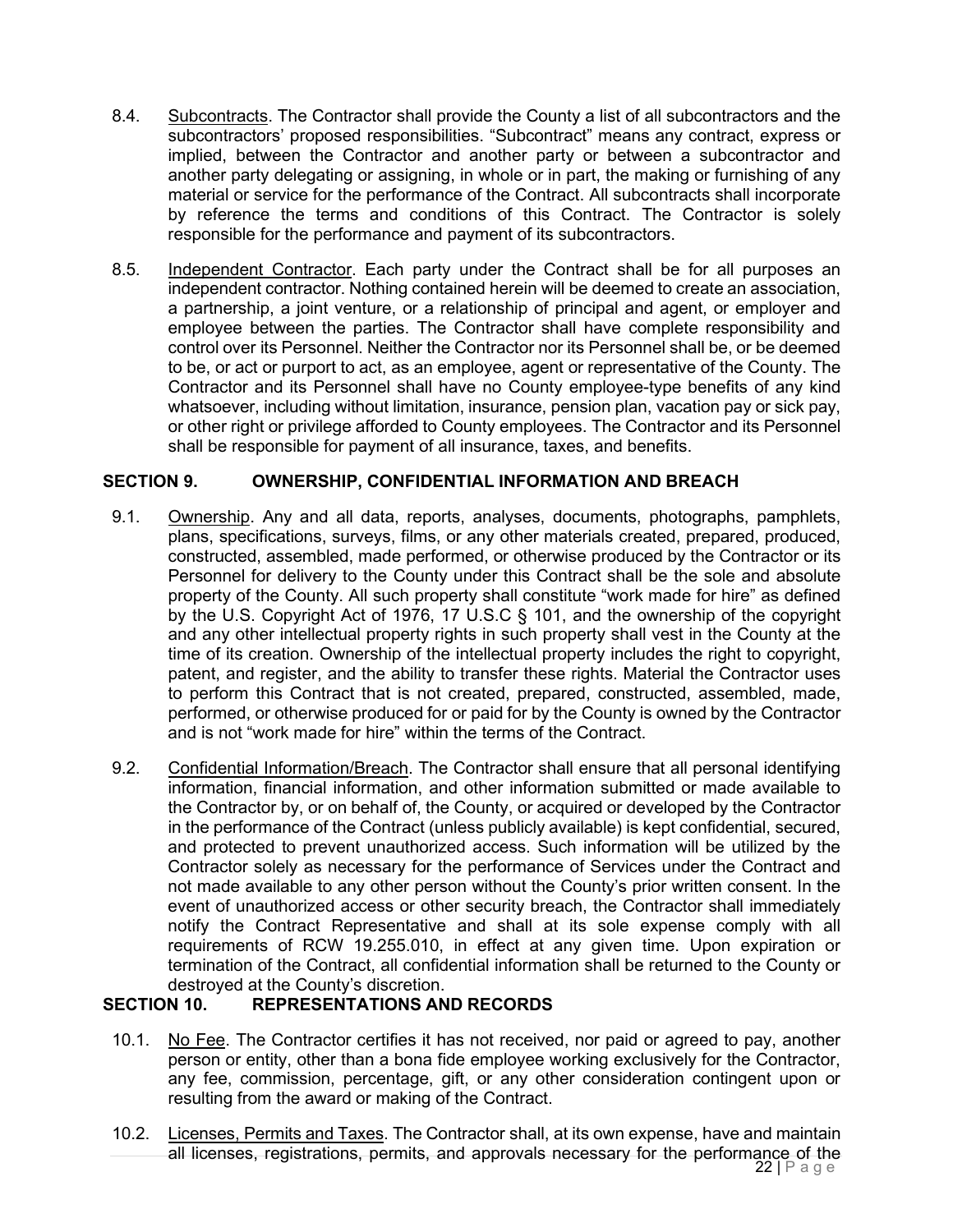Contract, including without limitation, registration with the Washington State Department of Revenue. The Contractor shall pay all fees (including licensing fees) and applicable federal, state, and local taxes.

- 10.3. Compliance. The Contractor and its Personnel, and the Services provided by the Contractor and its Personnel, shall comply with all applicable laws, codes, and standards in effect at any given time regardless as to whether such laws are referred to by the County. If required for the Services provided, the Contractor and its Personnel shall submit to a background check as directed by the County.
- 10.4. Nondiscrimination. The Contractor and its Personnel shall not discriminate against any person on the basis of race, color, creed, religion, national origin, age, sex, marital status, sexual orientation, veteran status, disability, or other circumstance prohibited by federal, state, or local law, and shall comply with Title VI of the Civil Rights Act of 1964, P.L. 88-354 and Americans with Disabilities Act of 1990 in the performance of the Contract.
- 10.5. Public Records. The Contractor acknowledges the Contract and all public records associated with the Contract shall be available to the County for inspection and copying by the public where required by the Public Records Act, Chapter 42.56 RCW ("Act"). To the extent that public records in the custody of the Contractor are needed for the County to respond to a request under the Act, as determined by the County, the Contractor shall make them promptly available to the County at no cost to the County. If the Contractor considers any portion of any record provided to the County under the Contract, whether electronic or hard copy, to be protected from disclosure under the law, the Contractor shall clearly identify all specific information it claims to be confidential or proprietary. If the County receives a request under the Act to inspect or copy the information that has been identified by the Contractor as protected from disclosure and the County determines that release of the information is required by the Act or otherwise appropriate, the County's sole obligation will be to make a reasonable effort to notify the Contractor of the request and the date that such protected information will be released to the requester unless the Contractor obtains a court order to enjoin disclosure pursuant to RCW 42.56.540. If the Contractor fails to timely obtain a court order enjoining disclosure, the County will release the requested information on the date specified. The County has, and by this Section assumes, no obligation on behalf of the Contractor to claim any exemption from disclosure under the Act. The County will not be liable to the Contractor for releasing records in compliance with the Act, this Section or court order.
- 10.6. Advertising, Logo. The Contractor shall not use, advertise, or promote for commercial benefit information concerning the Contract or use any trade name, trademark, or logo of the County, without the County's prior written consent.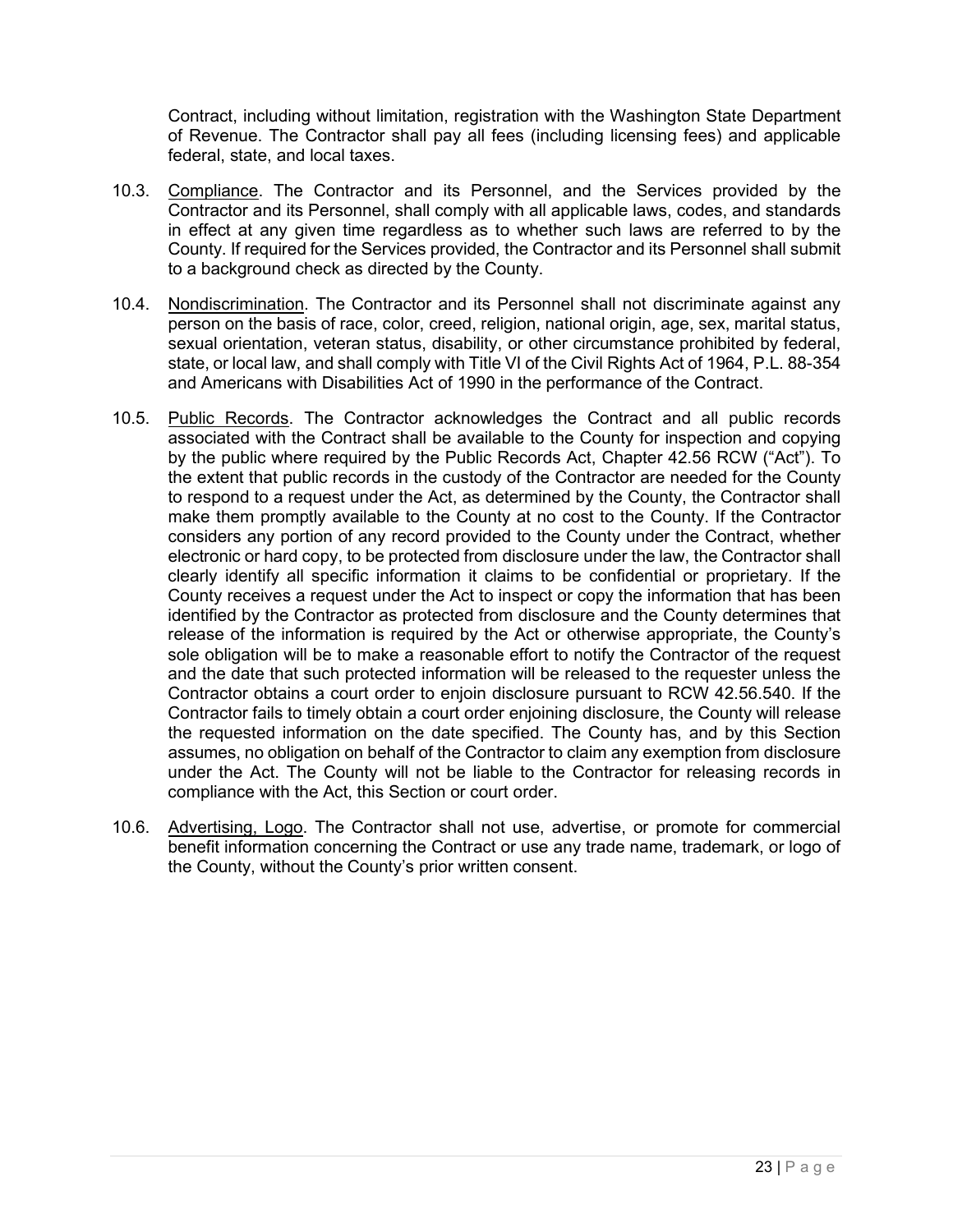10.7. Audit and Record Retention. The Contractor and its Personnel shall retain all books, documents, and records relating to performance of the Contract and Services provided in connection with this Contract for six (6) years after completion of the Contract or longer if requested by the County. All records shall be subject to inspection and audit by the County. Upon request, the Contractor shall promptly make available to the County a legible copy of all books, documents, and records at no cost to the County.

## **SECTION 11. RIGHTS AND REMEDIES**

- 11.1. Failure to Perform. If County determines the Contractor has failed to perform any material obligation of the Contract, and such failure has not been cured within ten (10) days' following notice from the County, the County may without penalty, in its discretion, withhold all monies due the Contractor until such failure is cured to the reasonable satisfaction of the County.
- 11.2. Right of Assurance. If the County in good faith has reason to believe the Contractor does not intend, or is unable to perform, or continue performing under the Contract, the County may demand in writing that the Contractor give a written assurance of intent to perform. Should the Contractor fail to provide adequate assurance to the reasonable satisfaction of the County, by the date specified the demand, the County may terminate all or part of the Contract and pursue all other rights and remedies available at law and in equity.
- 11.3. Responsibility for Errors. All Services shall be completed to the reasonable satisfaction of the County and as required herein. Upon request, the Contractor shall provide any clarifications and/or explanations regarding any Services provided as required by the County, at no additional cost to the County. In the event of an error or omission under the Contract, the Contractor shall, at no cost to the County, provide all necessary design drawings, estimates, and all other professional services the County deems necessary to rectify and correct the matter to the satisfaction of the County. The Contractor shall continue to be responsible for the accuracy of Services, even after the Work is accepted by the County and the termination or expiration of the Contract.
- 11.4. Remedies. All County rights and remedies under the Contract are in addition to, and shall in no way limit, any other rights and remedies that may be available to the County at law and in equity.
- 11.5. Right of Off-Set; Reimbursement. The County will be entitled to offset against any sums due the Contractor and to reimbursement from the Contractor for any damages, expenses, or costs incurred by the County due to the Contractor's nonconforming performance or failure to perform the Services under the Contract.
- 11.6. Waiver. Either party's failure to insist upon the strict performance of any provision of the Contract, or to exercise any right based upon a breach thereof or the acceptance of any performance during such breach, will not constitute a waiver of any right or remedy under the Contract unless expressly so agreed in writing by an authorized representative.
- 11.7. Breach. In the event of a material breach by the Contractor, the County may procure, on terms and in the manner that it deems appropriate, Services to replace those under the Contract. The Contractor shall be liable to the County for any and all costs, expenses, penalties, and fees incurred by the County in procuring such Services in substitution for those due from the Contractor under the Contract.

## **SECTION 12. GOVERNING LAW, DISPUTES**

12.1. Governing Law; Venue. The Contract will be governed in all respects by the laws of the State of Washington, both as to interpretation and performance, without regard to conflicts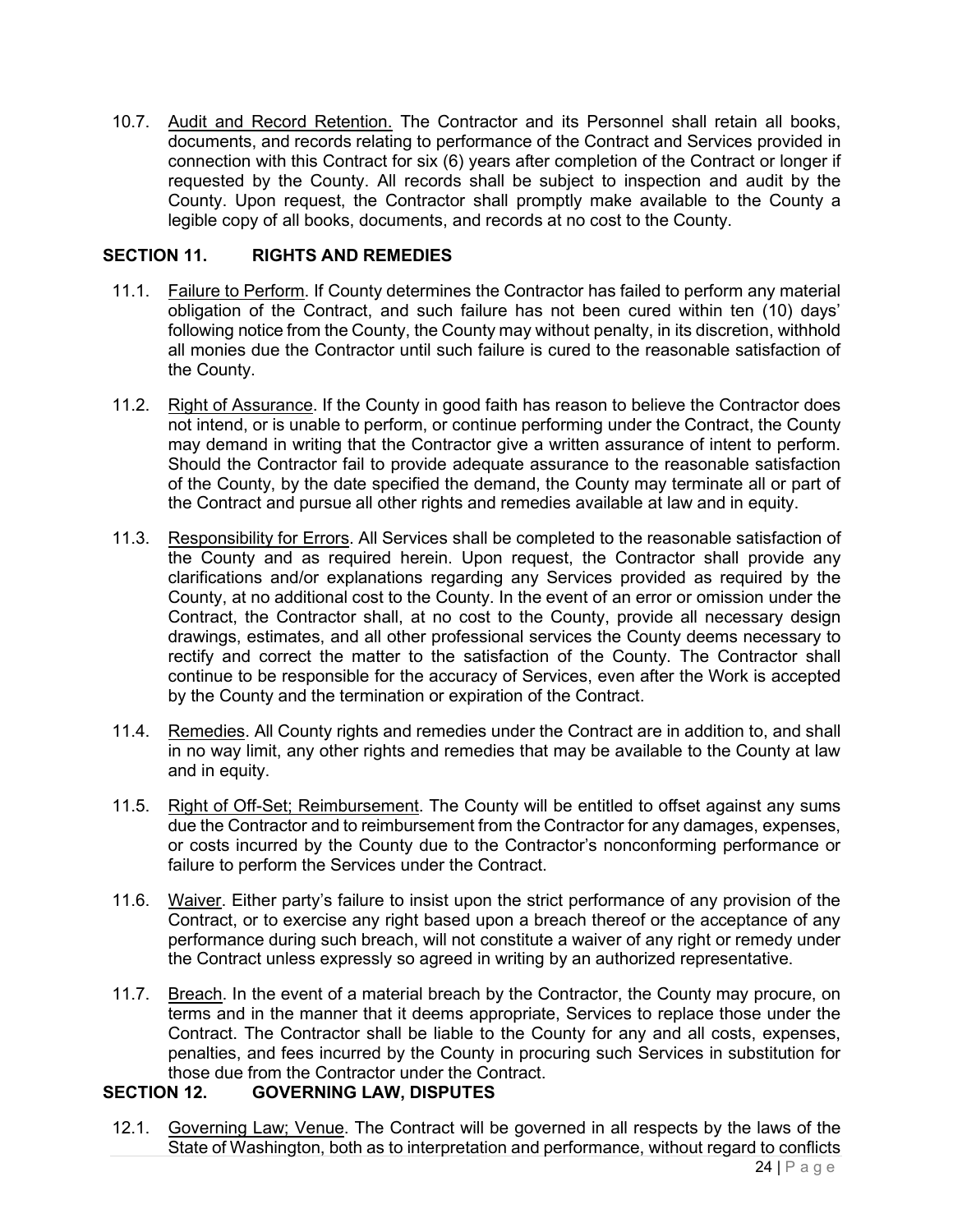of law or choice of law provisions. Any action arising out of or in connection with the Contract may be instituted and maintained only in a court of competent jurisdiction in Kitsap County, Washington or as provided by RCW 36.01.050.

12.2. Disputes. Conflicts and disagreements between the parties related to the Contract will be promptly brought to the attention of the County. Any dispute relating to the quality or acceptability of performance or compensation due the Contractor will be decided by the County's Contract Representative. All decisions of the County's contract Representative are considered final; however, nothing herein prohibits either party from seeking judicial relief.

## **SECTION 13. PREVAILING WAGE**

[Prevailing Wage]

#### **SECTION 14. GENERAL PROVISIONS**

- 14.1. Implied Contract Terms. Each provision of law and any terms required by law to be in the Contract are made a part of the Contract as if fully stated in it.
- 14.2. Headings/Captions. Headings and captains used are for convenience only and are not a part of the Contract and do not in any way limit or amplify the terms and provisions hereof.
- 14.3. No Party the Drafter. The Contract is the product of negotiation between the parties, and no party is deemed the drafter of the Contract.
- 14.4. No Third-Party Beneficiary. No provision of the Contract is intended to, nor will it be construed to, create any third-party beneficiary, or provide any rights or benefits to any person or entity other than the County and the Contractor.
- 14.5. Severability. If a court of competent jurisdiction holds any provision of the Contract to be illegal, invalid, or unenforceable, in whole or in part, the validity of the remaining provisions will not be affected, and the parties' rights and obligations will be construed and enforced as if the Contract did not contain the particular provision held to be invalid. If any provision of the Contract conflicts with any statutory provision of the State of Washington, the provision will be deemed inoperative to the extent of the conflict or modified to conform to statutory requirements.
- 14.6. Counterparts. The Contract may be executed in several counterparts, each of which will be deemed an original, but all of which together will constitute one and the same agreement.
- 14.7. Non-Exclusive Contract. The County may at its discretion enter into multiple agreements to obtain the same or similar services that are the subject of this Contract or may have its own employees perform the same or similar services contemplated by the Contract.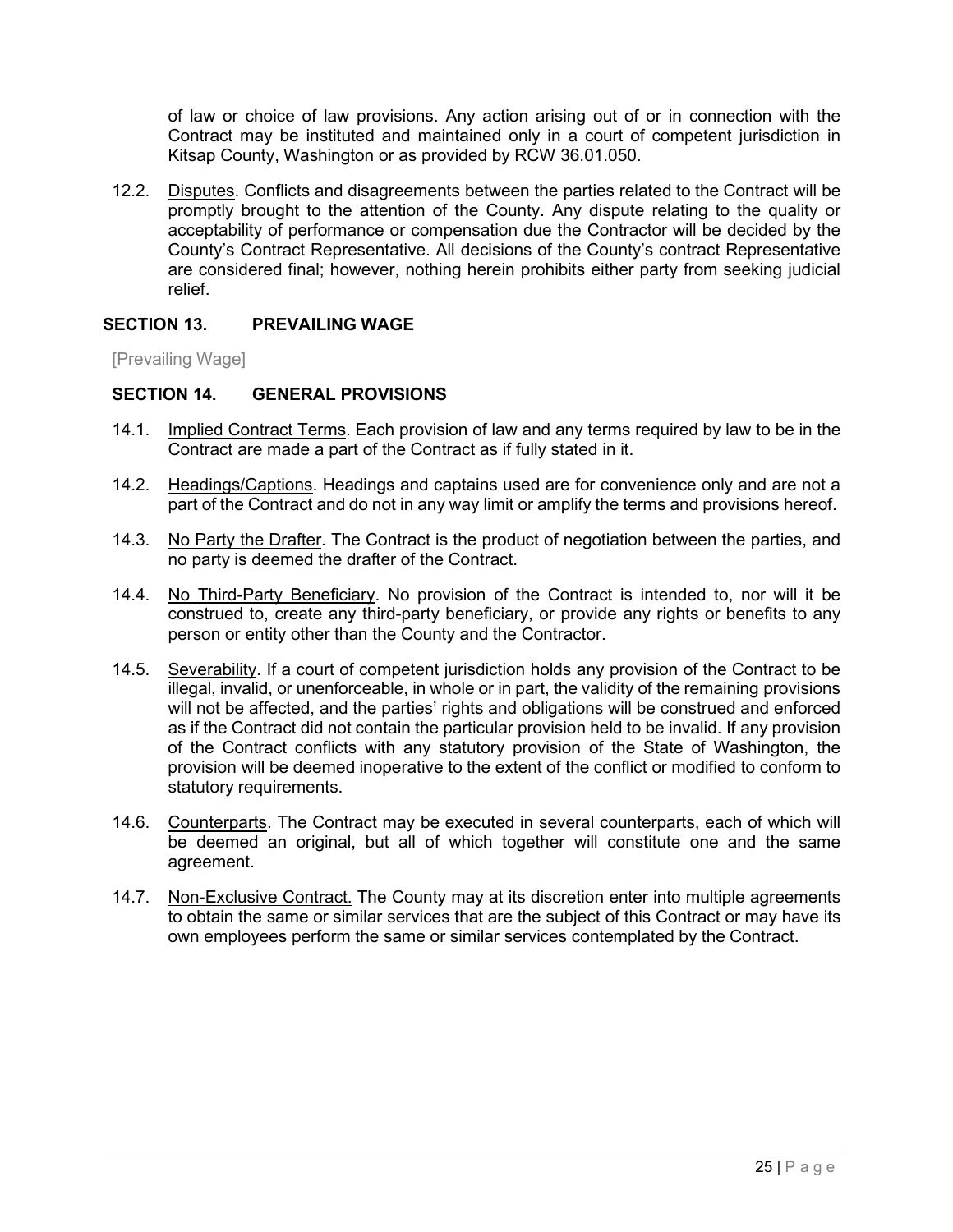- 14.8. Survival. Those provisions of this Contract that by their sense and purpose should survive expiration or termination of the Contract shall so survive. Those provisions include, without limitation: Sections 5 (Indemnification), 6 (Insurance), 8.5 (Independent Contractor), 9 (Ownership, Confidential Information and Breach), 11 (Rights and Remedies), 12 (Governing Law, Disputes), and 14 (General Provisions).
- 14.9. Entire Agreement. The parties acknowledge the Contract is the product of negotiation between the parties and represents the entire agreement of the parties with respect to its subject matter. All previous agreements and representations, whether oral or written, entered into prior to this Contract are hereby revoked and superseded by the Contract.
- 14.10. Authorization. Each party signing below warrants to the other party, that they have the full power and authority to execute this Contract on behalf of the party for whom they sign.

| 20<br>Dated this _____ day of | 20<br>Dated this day of                                           |
|-------------------------------|-------------------------------------------------------------------|
| <b>CONTRACTOR NAME</b>        | <b>BOARD OF COUNTY COMMISSIONERS</b><br>KITSAP COUNTY, WASHINGTON |
| Signature                     | <b>ROBERT GELDER, CHAIR</b>                                       |
| <b>Print Name</b>             | <b>EDWARD E. WOLFE, COMMISSIONER</b>                              |
| <b>Title</b>                  | <b>CHARLOTTE GARRIDO, COMMISSIONER</b>                            |
|                               | <b>ATTEST:</b>                                                    |
|                               |                                                                   |

Dana Daniels, CLERK OF THE BOARD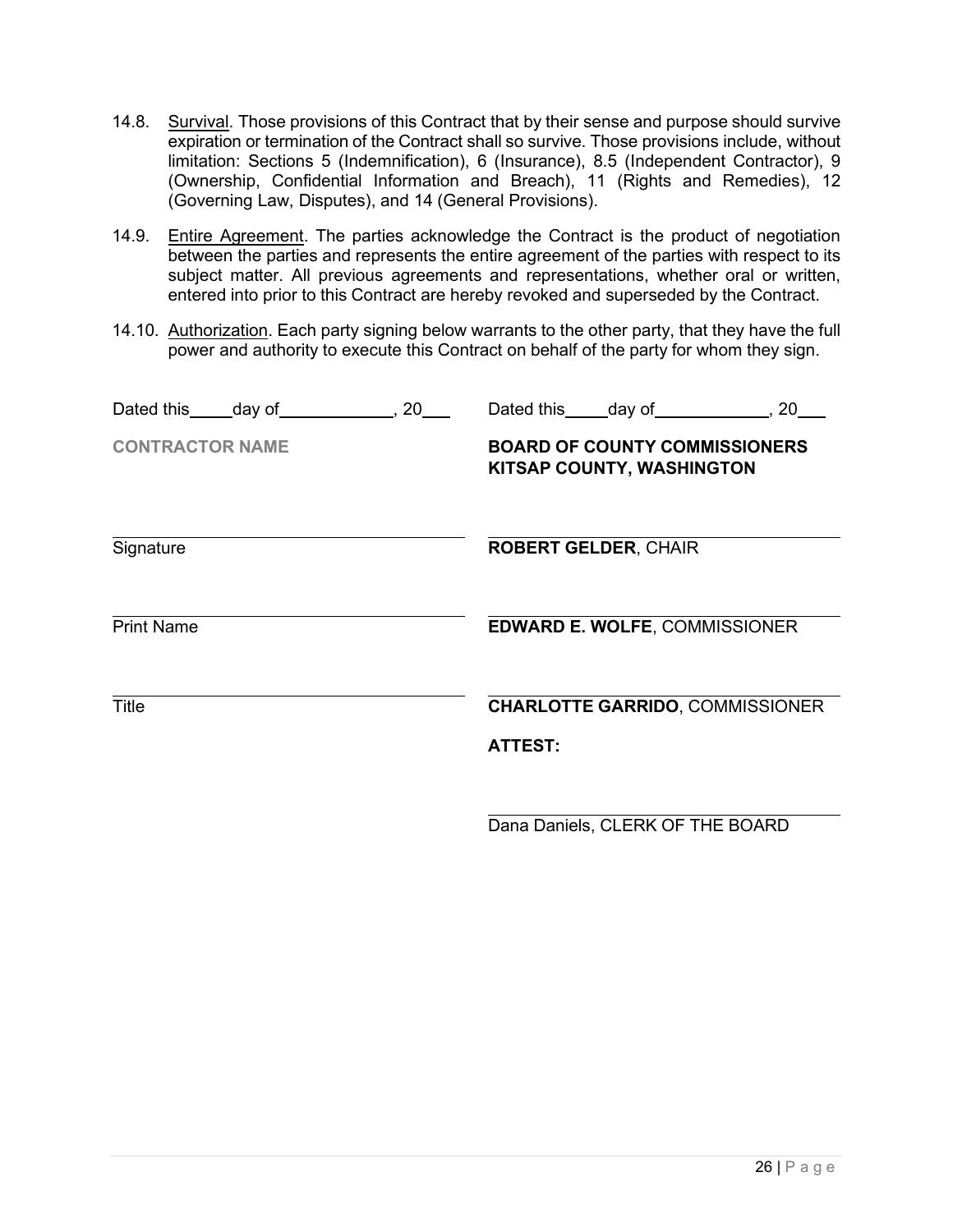## **ATTACHMENT A**

## **SCOPE OF WORK**

**Purpose**

**Objective**

**Scope**

**Requirements**

**Technical Considerations**

**Schedule/Deliverables**

**Compliance/Acceptance**

**Warranties Support/Maintenance**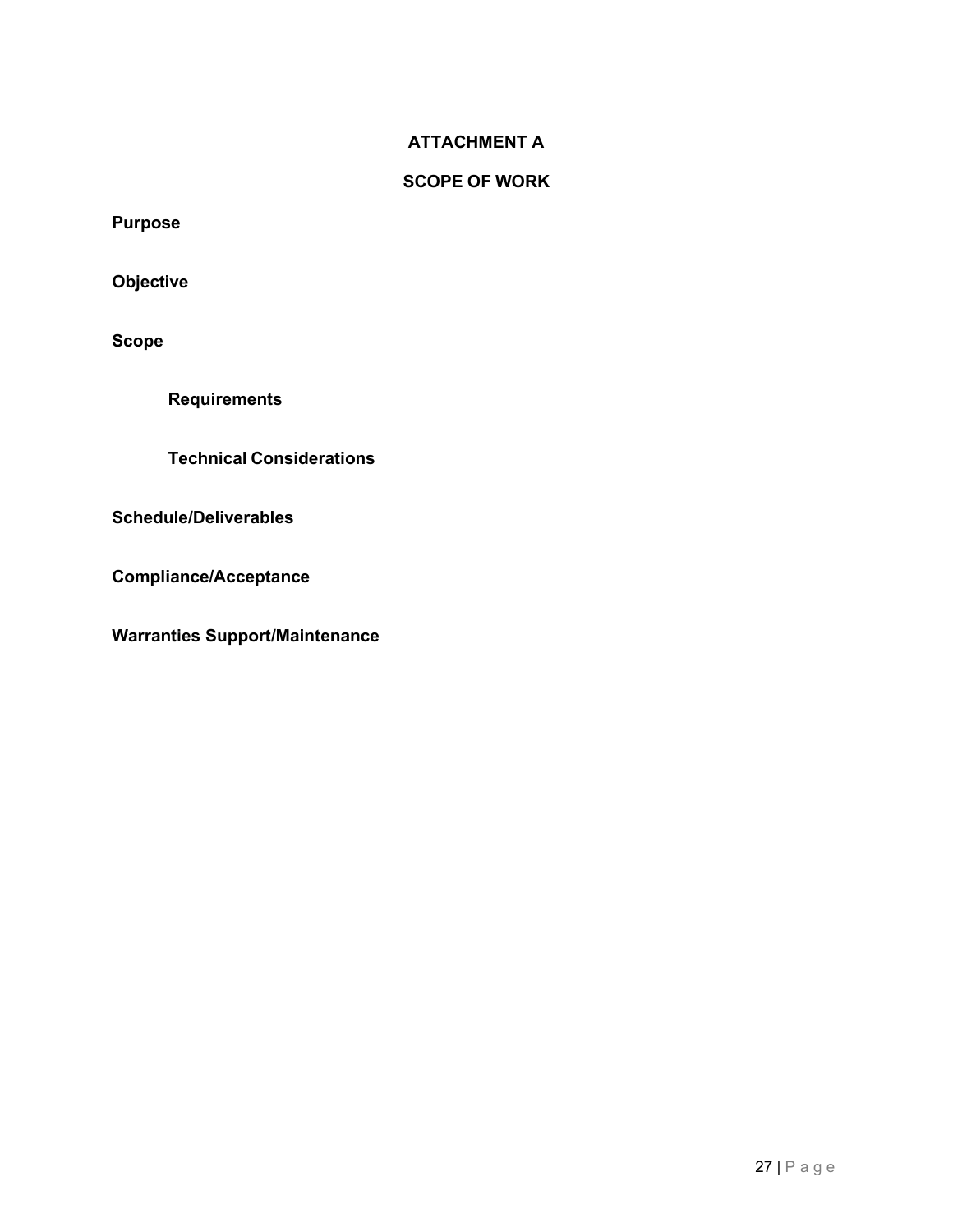## **ATTACHMENT B**

## **COMPENSATION**

Payment amount and schedule is set forth below.